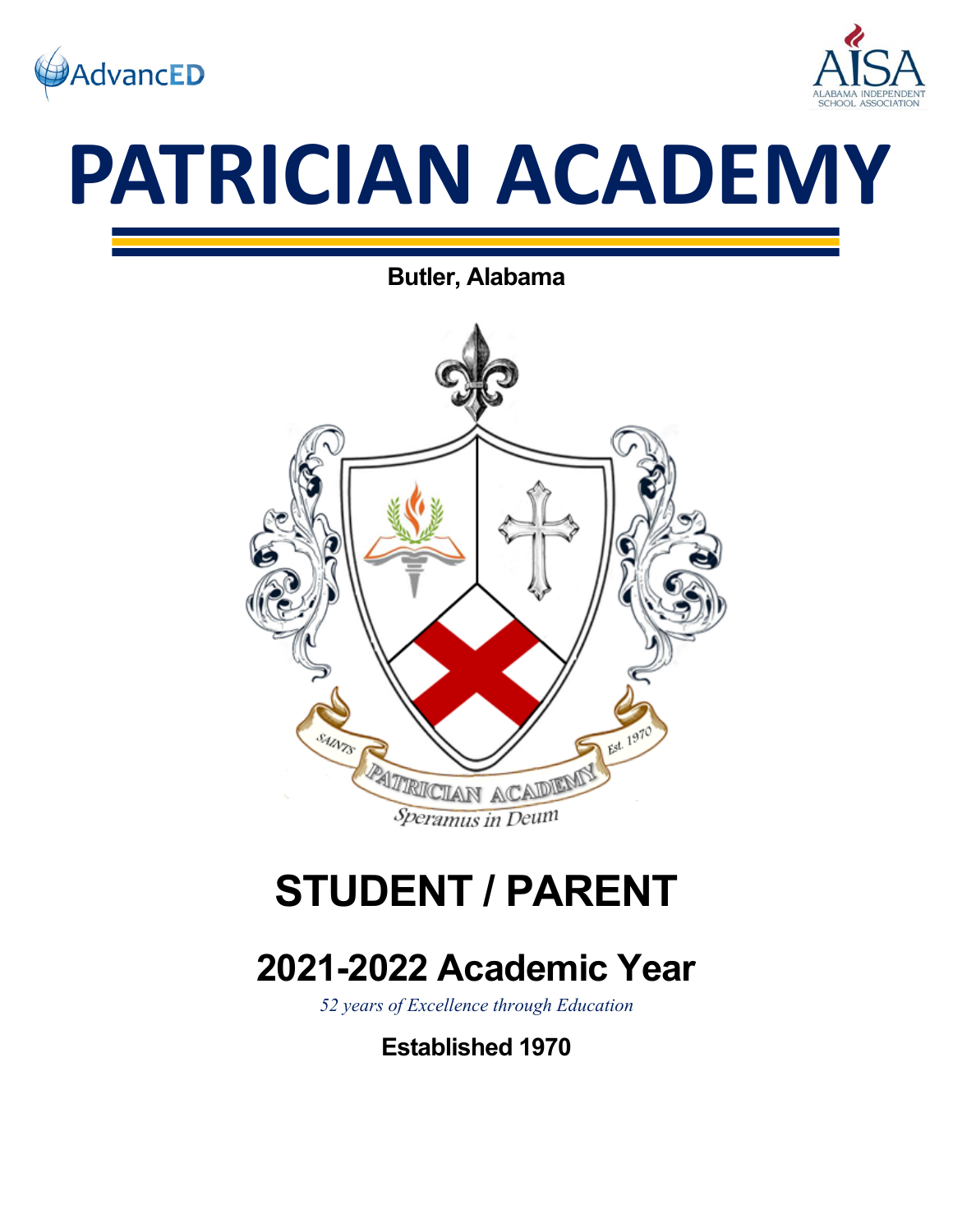# **ADMINISTRATIVE MESSAGE**

**We, the board, administration, faculty and staff, hope you have had an enjoyable summer. We are looking forward to a very exciting and productive school year. Patrician Academy is committed to providing a quality academic program and related school experiences which will enable each student to successfully meet the challenges of a complex society.**

**Please read and discuss this handbook carefully. It contains basic information about school policies including attendance policies, the student code of conduct, the dress code and many general policies. The school standards will be consistently enforced in order that each student may have an equal opportunity for full personal achievement in a safe, orderly and productive environment.**

**There exists a confidence in the programs at our school, especially in the academic program. For this confidence to continue and even be enhanced, a positive environment built on high attendance expectations and the codes of conduct related to dress, appearance and behavior must be adhered to by each student in a self-directed manner.** 

**A major portion of success at school is at home. Too often in today's society, some students are basically rearing themselves and exhibiting anti-social behavior and/or an anti-learning attitude. Thankfully, our school only experiences a small number of students in this state of dysfunction.**

**Please embrace the standards of our school with compliance.**

**This document will be maintained on the school's website. Printed copies will be available upon request. Limit one per family.**

**Thank you, Patrician Academy Board of Directors**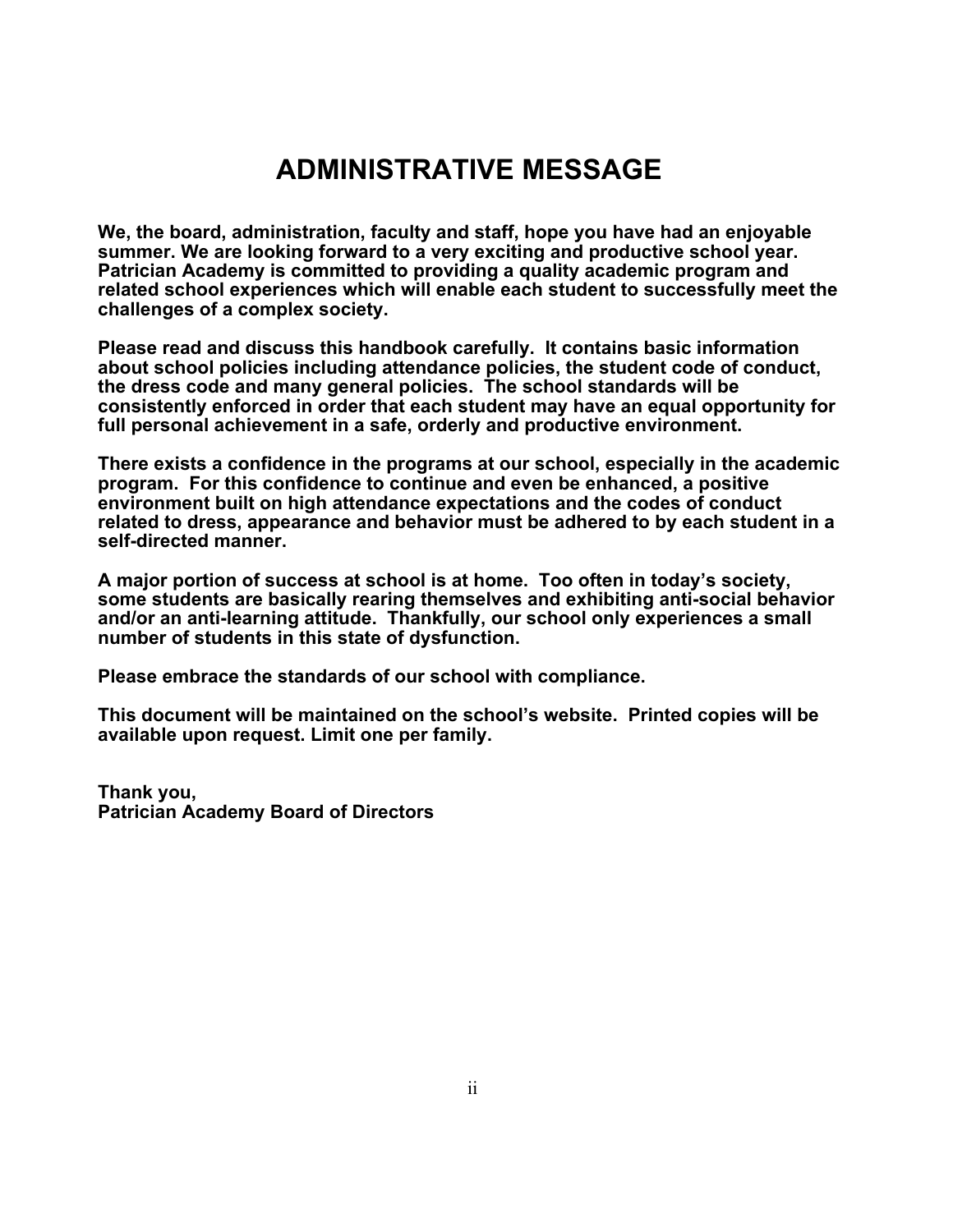## **Table of Contents**

| T   |                                                                             |                |  |
|-----|-----------------------------------------------------------------------------|----------------|--|
| Ш   | PATRICIAN ACADEMY OBJECTIVES                                                |                |  |
|     |                                                                             |                |  |
|     |                                                                             |                |  |
|     |                                                                             |                |  |
| III | <b>CALENDARS AND SCHEDULES</b>                                              |                |  |
|     | AISA Calendar of Events for 2019-2020 http://www.aisaonline.org/events.html |                |  |
|     |                                                                             |                |  |
|     |                                                                             |                |  |
|     |                                                                             |                |  |
|     | <b>Assembly Schedules</b>                                                   |                |  |
|     |                                                                             |                |  |
|     |                                                                             |                |  |
|     |                                                                             |                |  |
|     |                                                                             |                |  |
|     |                                                                             |                |  |
| IV  | <b>ATTENDANCE</b>                                                           |                |  |
|     |                                                                             |                |  |
|     |                                                                             |                |  |
|     |                                                                             |                |  |
|     |                                                                             |                |  |
|     |                                                                             |                |  |
|     |                                                                             |                |  |
|     |                                                                             |                |  |
|     |                                                                             |                |  |
|     |                                                                             |                |  |
|     |                                                                             |                |  |
| V   | <b>GENERAL POLICIES</b>                                                     |                |  |
|     |                                                                             |                |  |
|     |                                                                             |                |  |
|     | Infectious Disease Policy and Alabama Notifiable Disease/Condition Policy.  | $\overline{7}$ |  |
|     |                                                                             |                |  |
|     |                                                                             |                |  |
|     |                                                                             |                |  |
|     |                                                                             |                |  |
|     |                                                                             |                |  |
|     |                                                                             |                |  |
|     |                                                                             |                |  |
|     |                                                                             |                |  |
|     |                                                                             |                |  |
|     |                                                                             |                |  |
|     |                                                                             |                |  |
|     |                                                                             |                |  |
|     |                                                                             |                |  |
|     |                                                                             |                |  |
|     |                                                                             |                |  |
|     |                                                                             |                |  |
|     |                                                                             |                |  |
|     |                                                                             |                |  |
|     |                                                                             |                |  |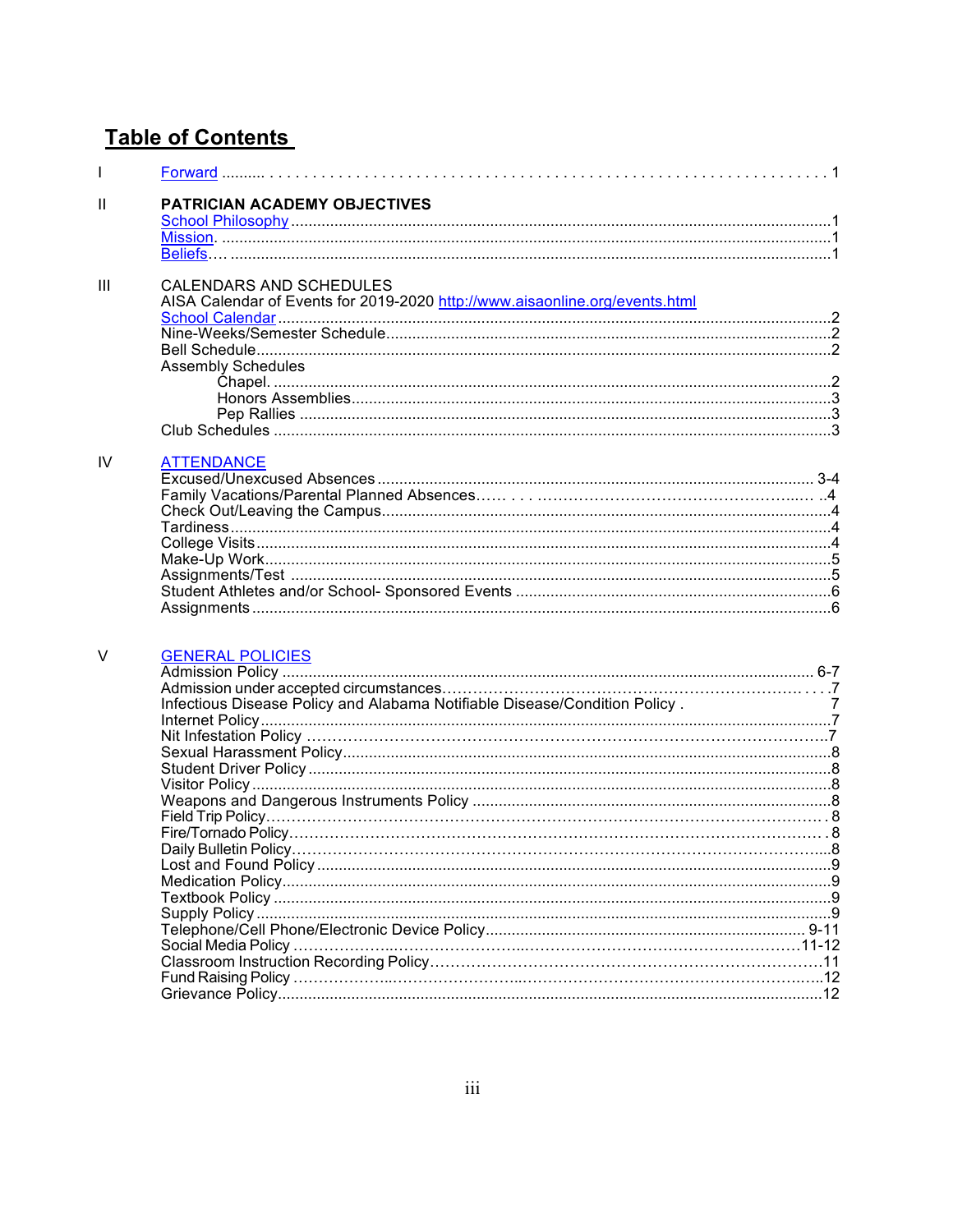| VI   | <b>CODES OF CONDUCT</b>                  |  |
|------|------------------------------------------|--|
|      |                                          |  |
|      |                                          |  |
|      |                                          |  |
|      |                                          |  |
|      | <b>Disciplinary</b>                      |  |
|      |                                          |  |
|      |                                          |  |
|      |                                          |  |
|      | <b>Conduct Check System</b>              |  |
|      |                                          |  |
|      |                                          |  |
|      |                                          |  |
|      |                                          |  |
|      |                                          |  |
|      |                                          |  |
|      |                                          |  |
|      |                                          |  |
| VII  |                                          |  |
| VIII | <b>EVALUATION POLICIES</b>               |  |
|      |                                          |  |
|      |                                          |  |
|      |                                          |  |
|      |                                          |  |
|      |                                          |  |
|      |                                          |  |
|      |                                          |  |
|      |                                          |  |
|      |                                          |  |
|      |                                          |  |
|      | <b>Athletic Eligibility Requirements</b> |  |
|      |                                          |  |
|      |                                          |  |
| IX   | <b>CLUBS</b>                             |  |
|      |                                          |  |
|      |                                          |  |
|      |                                          |  |
|      |                                          |  |
|      |                                          |  |
|      |                                          |  |
|      |                                          |  |
|      |                                          |  |
|      |                                          |  |
| X    |                                          |  |
| ΧI   |                                          |  |
| XII  |                                          |  |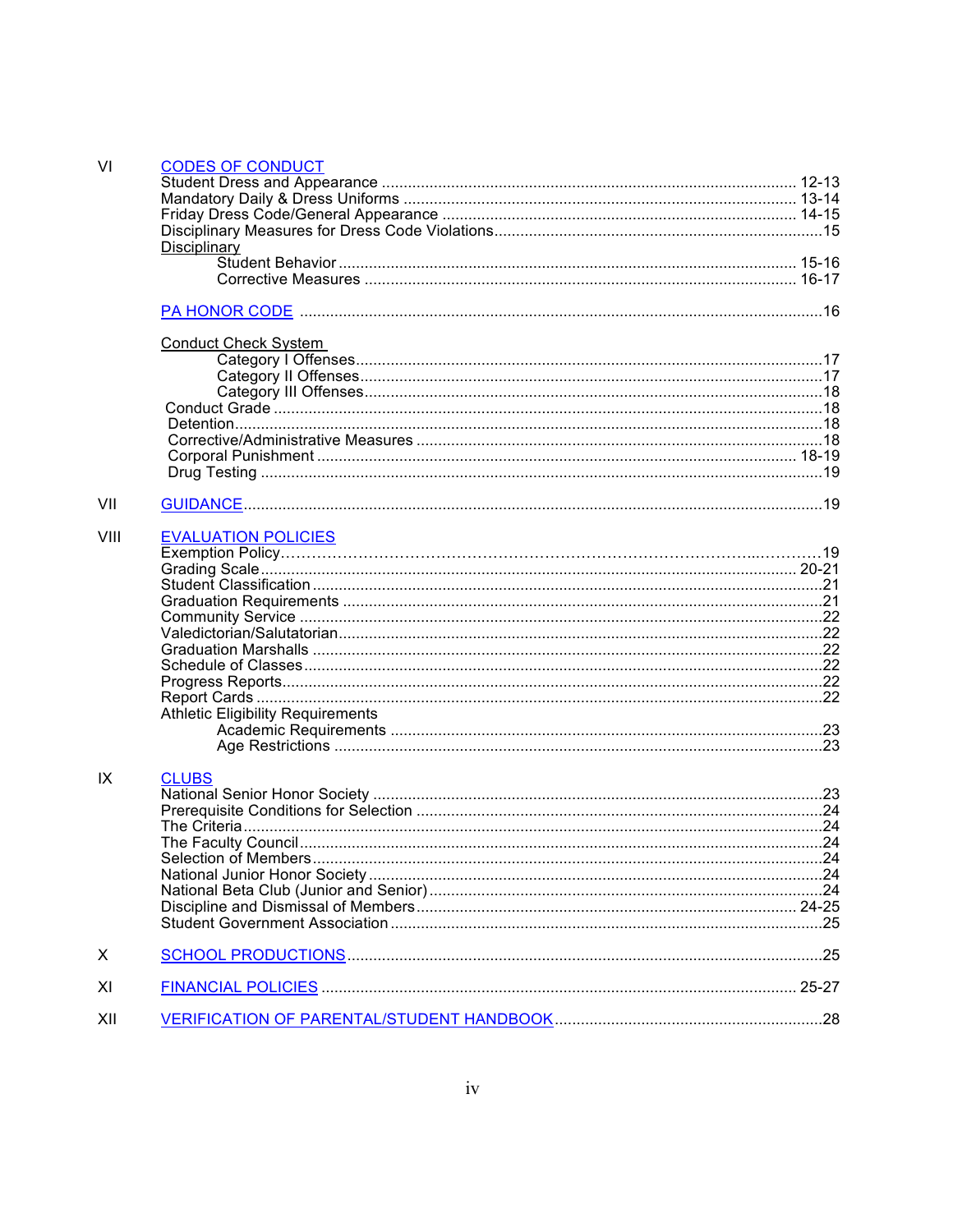#### **FORWARD**

In an attempt to ensure the best educational environment for all its students, Patrician Academy operates under general guidelines and rules which enable its faculty, staff, and students to function at optimum efficiency. So that the observation and compliance of these rules and guidelines will be consistently and duly followed, it is the responsibility of every student and parent to read the entire handbook.

Patrician's objective is to provide a positive environment which promotes the development of the total child. Recognizing that intellectual excellence, not mediocrity, sets the pace presently and in the future; Patrician strives to stimulate its students to achieve the highest standards in thought and deed. Inherent in this philosophy is the belief that school life should not be limited to academic pursuits but should include opportunities for physical, social, emotional, aesthetic and spiritual development through extra-curricular activities, including athletics, band, clubs and fine arts.

With a goal of college preparation for all students, Patrician's primary objective is individual academic excellence. A number of resources must interact to achieve this program: a positive environment, a dedicated and well-qualified faculty, motivated students and supportive parents.

#### **PATRICIAN ACADEMY OBJECTIVES**

#### **School Philosophy**

Patrician Academy is an independent, co-educational, college-preparatory school with grades K/4-12. Its curriculum reflects a balanced program of appropriate school experiences which facilitate the maximum mental, social, physical, aesthetic and emotional development of each pupil.

Patrician Academy has knowledge and understanding of the particular pupils it serves and a sensitivity to their needs and to the community they represent. Furthermore, the school supports a strong schoolcommunity interaction.

Because change is inevitable, Patrician Academy faculty maintains a continuous and cooperative training utilizing reliable research findings in order to provide students with learning experiences which will enable them successfully to meet the challenge of change in a complex society.

Patrician Academy affirms high moral and ethical standards. Profanity, immorality and the illegal use of drugs and alcohol are unacceptable modes of behavior.

Patrician Academy respects the rights of all individuals and admits students of any race or ethnic origin to all rights, privileges, programs and activities generally accorded or made available to all students.

As students respond to the educational experience at Patrician Academy, it is the expectation of the school that they will recognize that education is a challenge, a privilege, a responsibility and an ongoing process.

#### **Mission**

The mission of Patrician Academy's faculty, staff, and Board of Directors is to provide all students with an education that allows them opportunities to grow in knowledge, responsibility, independence and positive self concept.

#### **Beliefs**

- Students will be able to acquire creative and academic excellence in a safe environment with a college-preparatory curriculum.
- Students will be provided a variety of instructional techniques necessary for success.
- Students, faculty, staff, administrators, Board of Directors, parents and the community will work together to advance Patrician Academy's mission.
- Students, faculty, staff, administrators and Board of Directors are committed to continuous improvement to enable students to become confident, self-directed, life-long learners.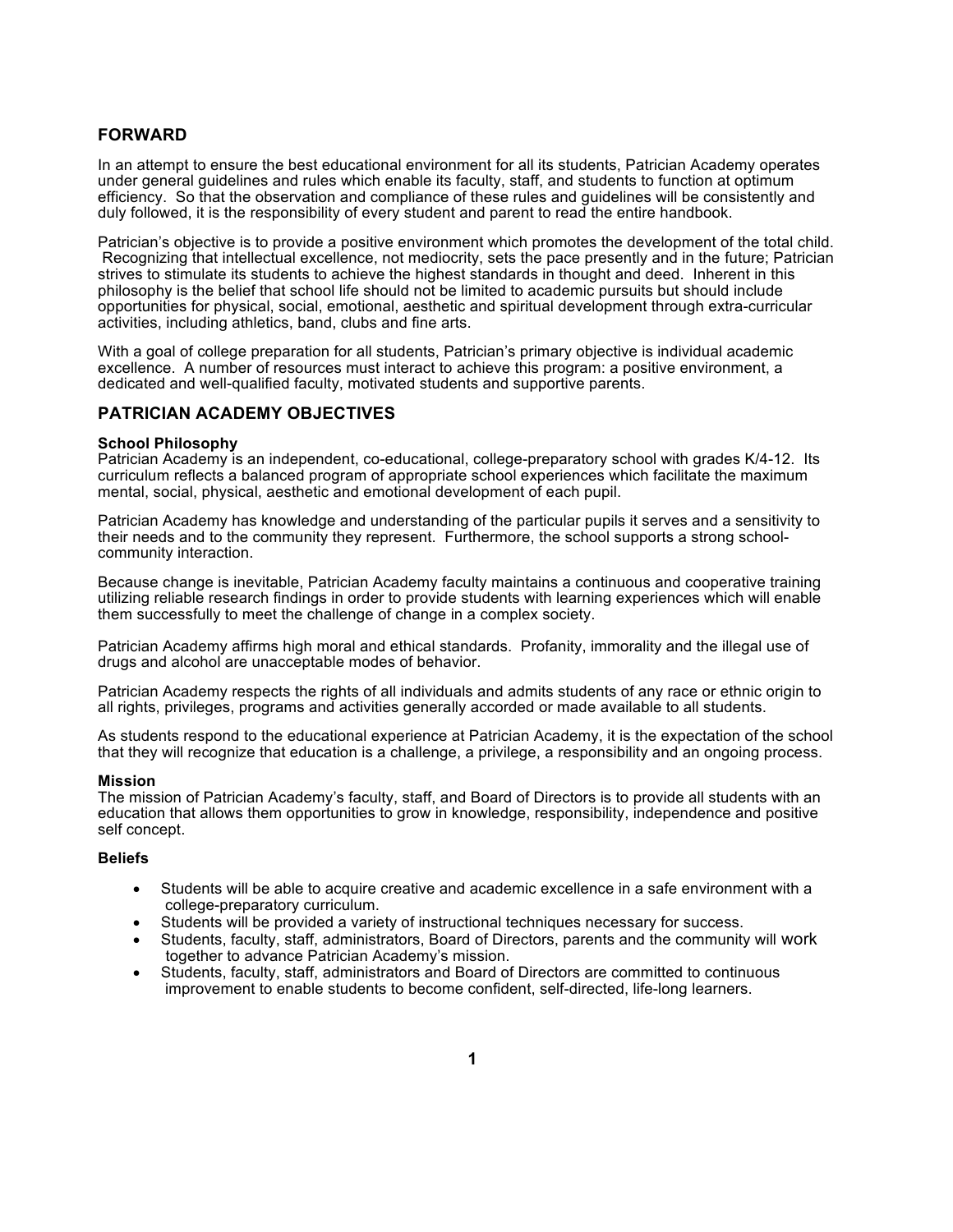#### **CALENDARS AND SCHEDULES**

#### **2021-22 School Calendar of Events**

#### **Nine Weeks/Semester Schedule**

| 8:00-8:55      | <b>First Period</b>  | $8:00 - 8:55$ | <b>First Period</b>  |
|----------------|----------------------|---------------|----------------------|
| 8:55-9:15      | <b>Break</b>         | $8:58-9:48$   | <b>Second Period</b> |
| $9:18-10:08$   | Second Period        | 9:48-10:08    | <b>Break</b>         |
| 10:11-11:01    | <b>Third Period</b>  | 10:11-11:01   | <b>Third Period</b>  |
| 11:04-11:54    | <b>Fourth Period</b> | 11:04-11:54   | <b>Fourth Period</b> |
| 11:57-12:20    | Lunch                | $11:57-12:20$ | <b>Fifth Period</b>  |
| $12:23 - 1:13$ | <b>Fifth Period</b>  | 12:20-12:45   | Lunch                |
| $1:16-2:06$    | Sixth Period         | $12:48-1:18$  | <b>Fifth Period</b>  |
| 2:09-3:00      | Seventh Period       | 1:21-2:06     | <b>Sixth Period</b>  |
|                |                      |               |                      |

#### High School Bell Schedule **Middle School Bell Schedule**

| $8:00 - 8:55$ | <b>First Period</b>  | $8:00 - 8:55$ | <b>First Period</b>  |
|---------------|----------------------|---------------|----------------------|
| 8:55-9:15     | Break                | $8:58 - 9:48$ | Second Period        |
| $9:18-10:08$  | Second Period        | $9:48-10:08$  | Break                |
| 10:11-11:01   | <b>Third Period</b>  | 10:11-11:01   | <b>Third Period</b>  |
| 11:04-11:54   | <b>Fourth Period</b> | 11:04-11:54   | <b>Fourth Period</b> |
| 11:57-12:20   | Lunch                | 11:57-12:20   | <b>Fifth Period</b>  |
| 12:23-1:13    | <b>Fifth Period</b>  | 12:20-12:45   | Lunch                |
| 1:16-2:06     | Sixth Period         | 12:48-1:18    | <b>Fifth Period</b>  |
| 2:09-3:00     | Seventh Period       | $1:21-2:06$   | <b>Sixth Period</b>  |
|               |                      | $2:09-3:00$   | Seventh Period       |
|               |                      |               |                      |

#### **Assembly Schedules**

*Chapel-8:10 a.m. FCA will arrange for speakers. Class/club president will introduce the speaker.*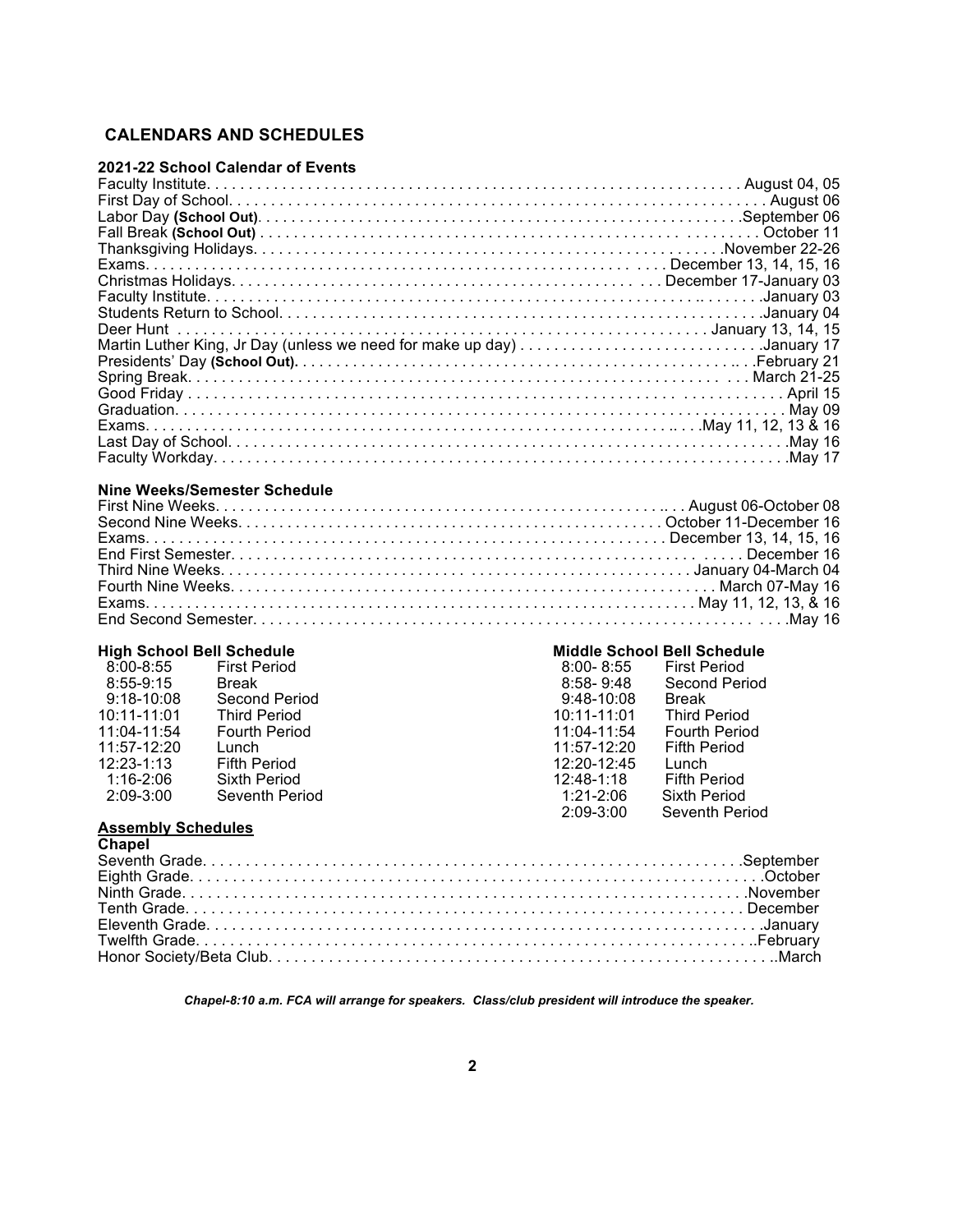#### **Honors Assemblies**

| High School                |            |
|----------------------------|------------|
| 1 <sup>st</sup> Nine Weeks | October 19 |
| 2 <sup>nd</sup> Nine Weeks | January 11 |
| 3rd Nine Weeks             | March 15   |
| Awards Day                 | May 9      |
|                            |            |

| Elementary                 |                     |
|----------------------------|---------------------|
| 1 <sup>st</sup> Nine Weeks | October 19          |
| 2 <sup>nd</sup> Nine Weeks | January 11          |
| Ord $M_{max}$ $M_{max}$    | $M = -1$ $\sqrt{5}$ |

| 3 <sup>rd</sup> Nine Weeks | March 15 |
|----------------------------|----------|
| Awards Day                 | May 9    |

#### **Pep Rally Schedule**

- Varsity football pep rallies will be the last 30 minutes of seventh period on the day of the game.
- Junior varsity football pep rallies will be held the last 15 minutes of seventh period on the day of the game.

#### **Club Schedules**

The student activity director will schedule clubs as needed with the approval of the headmaster.

#### **ATTENDANCE**

Regular school attendance is the responsibility of the student and his/her parents as well as the school. Students are expected to be in school except in cases of emergencies.

Students are only allowed 5 excused absences or check outs per semester from parent notes.

Attendance should include a full day of instruction; however, there will be some absences throughout the year. Therefore, parents and students must adhere to the following regulations:

#### **Grades K/4-4th**

- It is required that all absences must be explained in a written note from parents. A written excuse from parents must be on file in the office no later than the **second day** a student returns to school or the absence will be unexcused. Telephone calls are not accepted as excuses.
- Absences will be recorded on the school RenWeb site for parents to review at any time.
- Any student who accumulates more than twenty (20) absences per year may be denied promotion. After ten (10) absences, the teacher will report this to the office and the office must contact the parent.
- Any absence in excess of ten (10) from any one class must be accompanied by a doctor's excuse.
- Any student who has an unexplained or unexcused absence from school will be given a zero on assignments missed.
- Extenuating circumstances involving the above attendance/absence regulations must be presented by the parent(s) to the headmaster for review and consideration**.**

#### **Grades 5-12**

- Students absent from a class for any reason, other than school sponsored or school related, for more than eight (8) unexcused times per semester course or fifteen (15) times per year course, will not receive academic credit for courses in which the absences have occurred. The administration and school board may waive this standard if it is determined that the absences resulted from unusual circumstances or extended illness.
- A student who is absent due to an extended illness and is under a doctor's care at the time of the absence must bring documentation to that effect to school when returning to class or no medical consideration will be given to the student if he/she exceeds the allowable absences in a class. This documentation should be submitted to the office within two (2) days of returning from the extended illness.
- Even though the school will make an effort to notify parents of excessive absences, it is the responsibility and accountability of the parents and students to avoid the excess.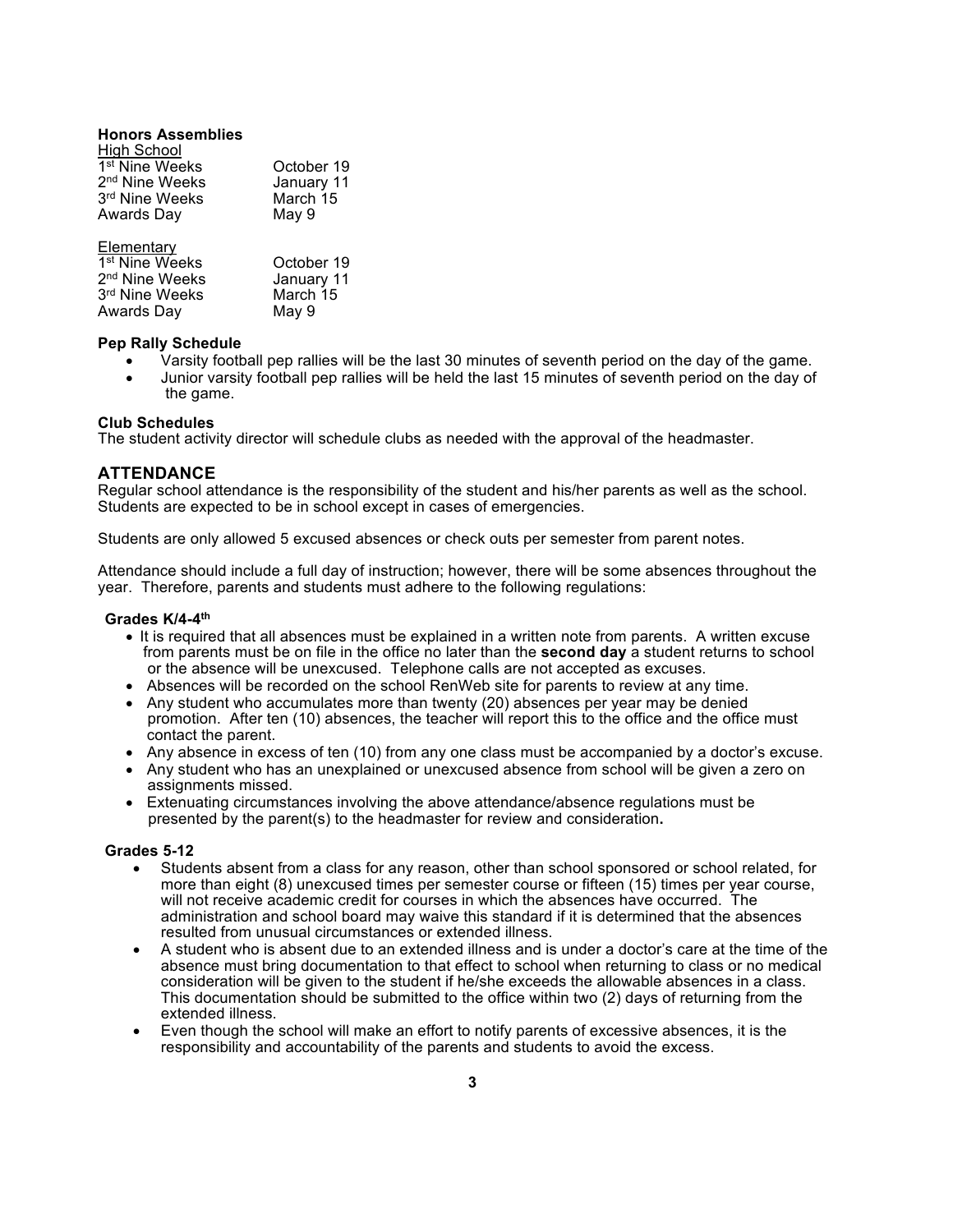- If a student reports to school during the school day, he/she must check-in at the office.
- Upon return to campus after an absence, a student must obtain an admit form from the office to show the teacher(s).
- If proper checkout procedures are not followed, the student will be deemed as leaving campus without permission and considered a disciplinary issue.
- *Per Alabama Law: Parents of students receiving 5 or more unexcused absences must attend a mandatory meeting with administration. When students have 7 or more unexcused days, information will be turned into the Choctaw County Court System and/or District Attorney's Office.*

#### **Family Vacations/Parental Planned Absences**

- Since the school calendar allows ample time for vacations in and around holiday seasons, parents should make every effort to arrange their vacations to coincide with school vacations. School administration highly discourages taking additional days just prior to and immediately following a school holiday.
- To receive approval for a planned absence, students should follow these procedures:
	- $\circ$  The Parent should submit in writing a letter to the headmaster stating the reason and the dates for the absence. The letter may be emailed, or hand delivered by the student.
	- $\circ$  The student should obtain a Planned Absence Form from the office and then obtain the signatures of all teachers.
	- $\circ$  The parent letter and completed form will be kept on file in the office for the remainder of the school year.

#### **Checking Out / Leaving the Campus**

- Students are not allowed to leave campus without checking out through the office. An office staff member must make personal contact with the parent before a student will be allowed to check out / leave campus without one of the following: parent present at time of checkout, signed parental note, or phone call from parent.
- The procedure for checking out is as follows: Obtain a check-out form from the office, which is to be signed by all teachers of classes missed.
	- o Sign the checkout sheet in the office.
- In order for a student to participate in any school-sponsored event, practice, or competition the student must have been in school, unless approved in advance by the Headmaster.

#### **Tardiness**

- Students who are tardy for homeroom must get an admit from the office before entering class.
- Tardies will be counted by class and not cumulative.
- Excessive tardies:
	- o *On the 3rd and 4th tardy, 1 day of detention will be assigned.*
	- o *On the 5th and 6th tardy, 2 days of detention will be assigned.*
	- o *A student who is tardy 7-10 times will be considered a category II offense.*
	- $\circ$  A student who is tardy 11 or more times will be considered a category III offense.

#### **College Visits**

- Seniors will be allowed two excused absences to visit colleges.
- The guidance counselor must approve all visits in advance.
- Documentation, such as a note from the Dean on school letterhead, must be brought from the college visited and placed on file with the guidance office.
- Juniors are allowed one excused absence to visit colleges.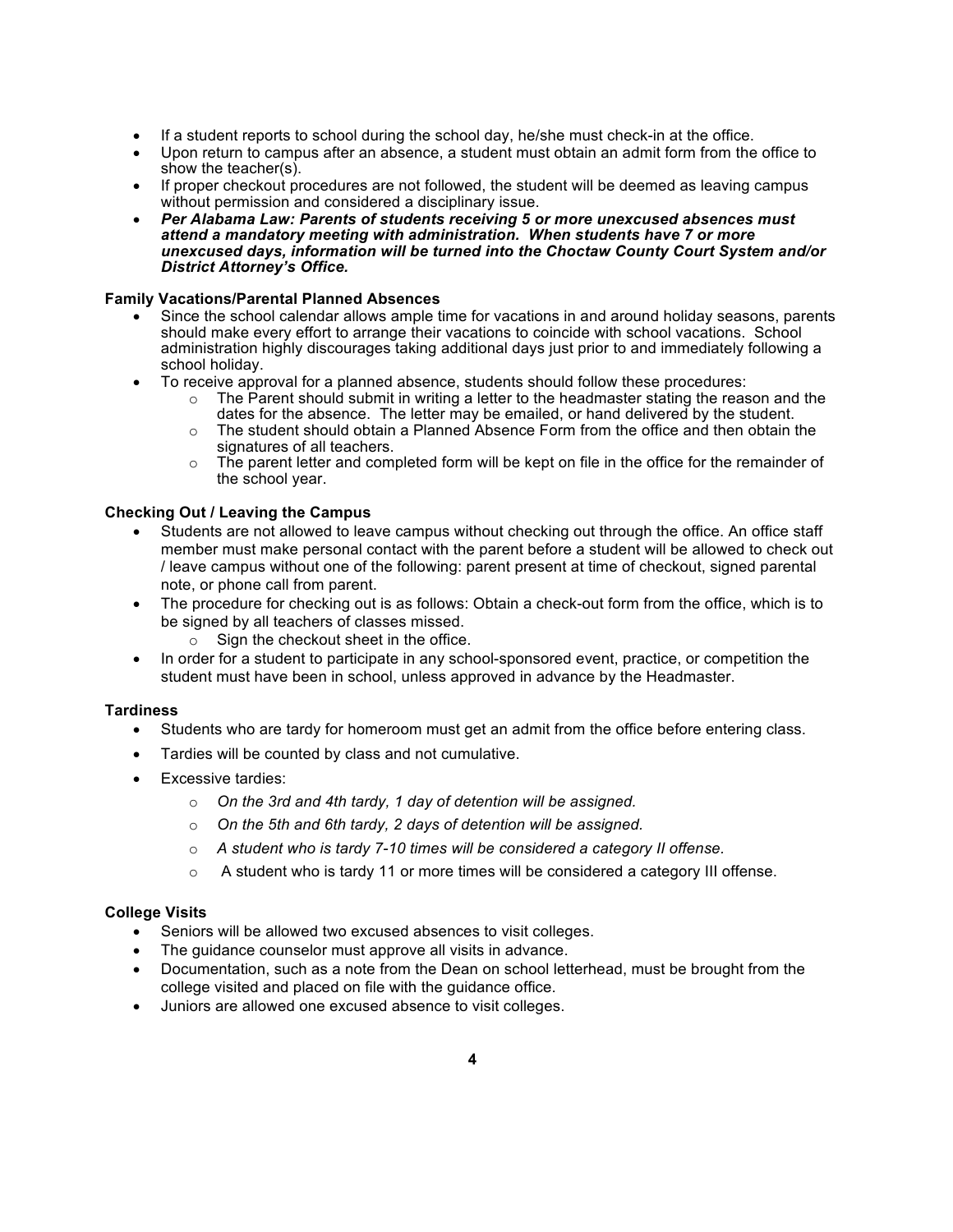#### **Make-Up Work – Class Lecture and Notes**

- When a student is absent for a portion of a class, an entire class period, or multiple days of a class (regardless of the reason for the absence(s)) it is the student's responsibility to check RenWeb for material covered in class and for assignments and homework missed
	- $\circ$  Communicate with teachers concerning due dates and requirements for makeup work
	- o Adhere to the deadlines set forth by policy and/or their teacher
- *After reviewing the material missed due to an absence, the student should make an appointment to see his/her teacher during 7th period (or at a time designated by the teacher) if questions remain about the material or assignments. Students should understand that it is not the teacher's responsibility to reteach the entire missed lesson(s).*
- A "1" will be assigned in the RenWeb grade book for all missed assignments until the work is satisfactorily completed and submitted to the teacher for grading and recording.
- If a student fails to make up an assignment or test in the allowed time frame, a "0" will be entered as the final grade.

#### **Timelines for Submitting Makeup Work After a Class Absence:**

#### **Makeup Work for Missing Class Period(s) Due to Checking Out and Checking In:**

- *Students who are present at school, check out for a period when a test is scheduled, or major project or assignment is due, and then check back in to school after said period will be required to take the missed test and/or turn in the major assignment or project at 7th period on the same day. A grade of zero will be given for the missed test and/or major project or assignment if the student does not adhere to this policy.*
- *Students who are present at school, check out and do not return, any assignment or project must be turned in before leaving campus.*

#### **Makeup Work After 1 or More Days Absence:**

- Students will be allowed the same number of school days he/she was absent to makeup/complete any test, quiz, homework, project, or classwork beginning with the day of return to school.
- Examples:
	- $\circ$  One day absence student has one day to complete work, and assignment(s) is due on the second school day after return
	- $\circ$  Two-day absence student has two days to complete work, and assignment(s) is due on the third school day after return.
	- $\circ$  Three-day absence student has three days to complete work, and assignment(s) is due on the fourth school day after return

#### **Assignments/Tests Announced or Posted Prior to an Absence:**

• For assignments and test dates announced in class and/or posted in RenWeb prior to a student absence, Student is expected to turn in assignment or take test upon day of return to school with an excused admit.

#### **Assignments/Tests Made on the Day of an Absence:**

• For assignments and test dates announced in class or posted in RenWeb on the day of a student absence, students have the number of school days equivalent to the number of school days missed to complete assignments or tests.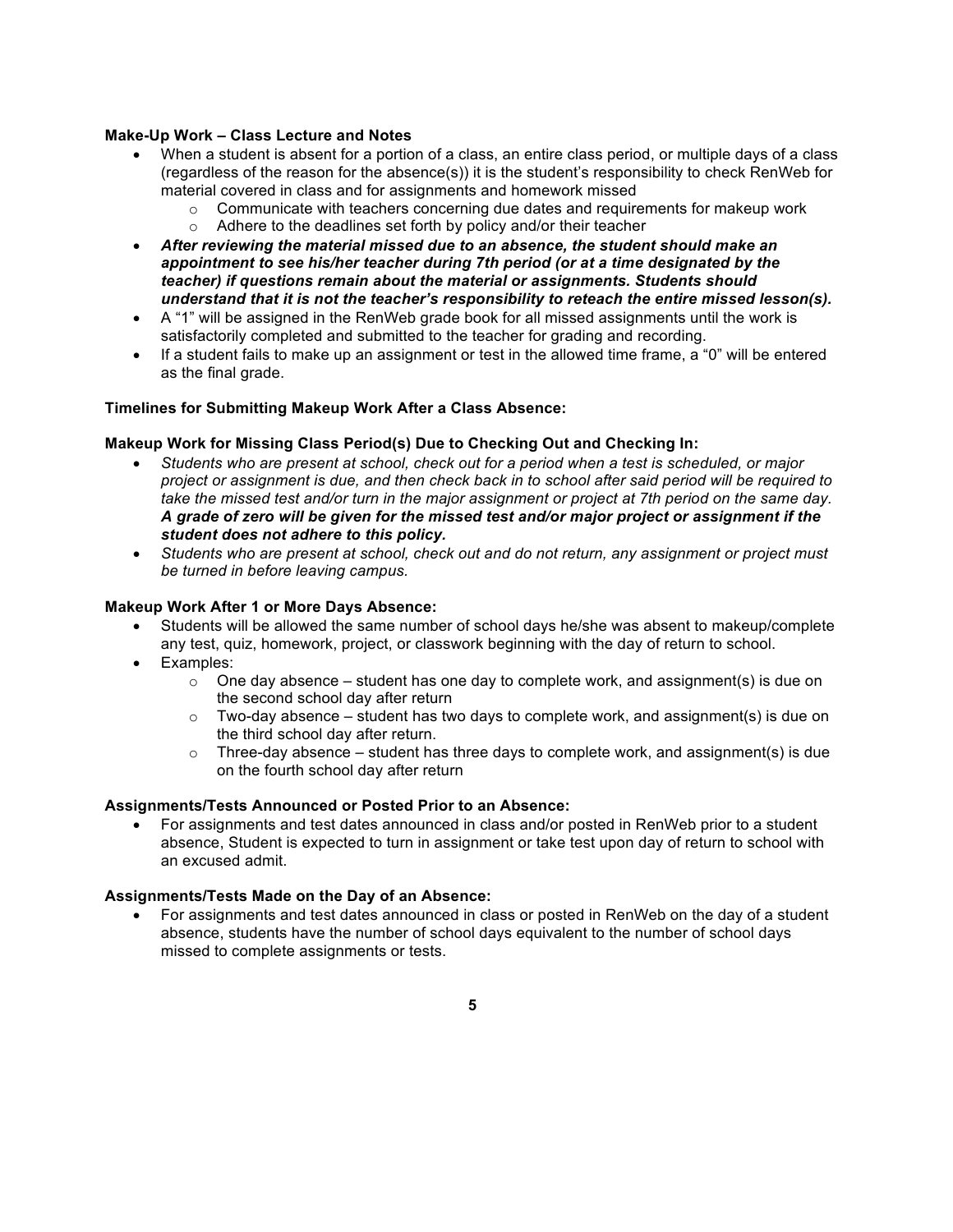#### **Guidelines for Student Athletes and/or School-Sponsored Events:**

For assignments or tests missed due to:

- Full day or early departure due to school sponsored events: o Students should make arrangements to turn in an assignment or take a test prior to the day of the event or time of departure unless other arrangements have been made with the teacher.
	- If an assignment cannot be turned in or a test taken prior to the day of the event or the time of departure, the student is required to take the test on the next day following the athletic event
	- $\circ$  Any multiple-day assignment or project due on the day of an event should be turned in prior to the day of the event or time of departure, unless arrangements have been preapproved by the teacher of the class.
	- $\circ$  For assignments made or tests announced on the day of an absence due to a school sponsored event, the student has the same number of days as the absence to complete assignments or take missed tests beginning with the date of return to school from the event.

**Assignments** 

• Students and parents may view missed assignments utilizing RenWeb. It is the student's responsibility to coordinate all missed assignments with the teacher. Participation in school or extracurricular activities is not a valid excuse for incomplete homework assignments.

**\*All policies are in effect for each semester.**

#### **GENERAL POLICIES**

#### **Admissions Policy**

No child shall be enrolled in the first grade unless the student has reached the sixth birthday on or before September 1 of that school year. Consequently, no child shall be enrolled in the four-year-old kindergarten unless the student has reached the fourth birthday on or before September 1 of that school year; nor shall a child be enrolled in five-year-old kindergarten unless the student has reached the fifth birthday on or before September 1 of that school year. The school requires a copy of the student's birth certificate (certified) and social security card.

All students are required to submit a certificate of compliance (blue slip) from the Alabama Health Department. No child will be required such vaccinations when a certificate by a reputable physician is filed with the school stating such immunizations would be dangerous to the health of the child. Religious exemptions must be issued by the county health department. K/4 and K/5 students are required to submit a Child's Medical Report (available in the office) from a physician.

No student will be admitted to the school during any school year if he/she has attained the age of twenty (20) years before September 1 of that school year.

No student with a diagnosed communicable disease shall be granted admittance until the student is found to be in compliance with the communicable disease policy of the school on file in the school office.

No student will be admitted to the school if he/she is married; nor shall any student be permitted to remain in school after he/she is married or pregnant without special consideration by the Board and the school administrator.

No student will be admitted to this school that has been expelled from another school without special consideration by the Board and the school administrator. Any student who has been expelled or asked to withdraw from Patrician Academy is ineligible for readmission without special consideration by the Board and the school administrator.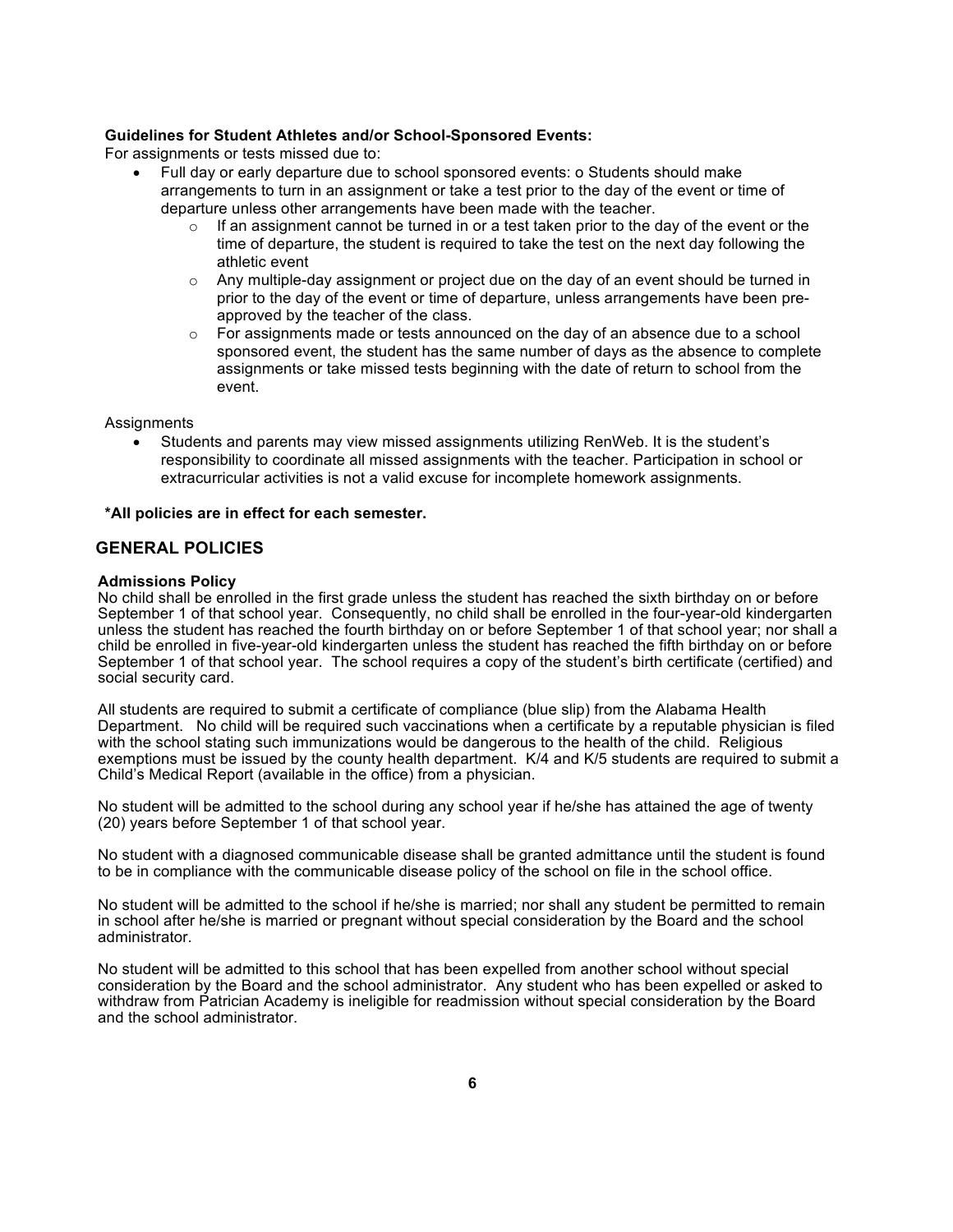Patrician Academy will accept new students contingent upon satisfactory test results and an interview with the school administrator and/or the admissions committee. The school reserves the right to conduct a background check on any student who applies for admission.

In compliance with the revised (2004) Alabama Independent School Association Accreditation Manual, elementary students transferring from a non-traditional school or home schooling are placed temporarily at the grade level to which they are promoted (if at the beginning of the year) or the level of current placement (if during the year) for one grading period. At the end of the grading period, the school will determine if the student can function at this level or if he/she should be moved to a lower level.

Secondary students transferring from a non-traditional school or home schooling are placed temporarily in the subjects/classes/levels to which they are promoted (beginning of the year) or currently placed (if during the year) for one grading period. At the end of one grading period, the school will determine if the student can function in courses to which he/she has been assigned. Necessary changes will be made at this time.

Patrician Academy will follow the Alabama Independent School Association policy regarding the Alabama High School Exit Exam.

#### **Admission Under Accepted Circumstances**

It is the desire of the Board of Directors of Patrician Academy to make available the best possible services for the identification, evaluation and educational placement for students having learning difficulties. To ascertain whether or not these students can be successful in Patrician's program, the procedure outlined below should be followed:

- The student must be identified by professionals with standardized test scores and psychological evaluations to have learning disabilities. The school will determine if the child can be served by Patrician.
- Parents must assume the cost of identification with a professional testing center.
- Students with mild learning disabilities will be expected to complete regular classroom assignments and will be accorded all the rights and privileges of any Patrician student.
- If the student's behavior is not disruptive to the regular school program, the child will be entitled to participate in extracurricular activities and will be eligible to participate in the athletic competition with a physical from a medical doctor stating that he/she is physically able to do so.

Students who meet the criteria stated above may be granted a standard diploma. It is in the student's best interest to be identified before he starts earning Carnegie units.

New students will have conditional status until requirements for admission are met.

#### **Infectious Disease Policy and Alabama Notifiable Disease/Condition Policy**

Patrician Academy's Infectious Disease Policy and Alabama Notifiable Disease/Condition Policy follow the AISA Policy and State of Alabama Policy located in the AISA Accreditation Standards Manual Appendix I and II respectively. http://www.aisaonline.org/handbooks-manuals.html

#### **Internet Policy**

Internet access and use through the resources of Patrician Academy is a privilege, not a right, and inappropriate use will result in a cancellation of those privileges and/or disciplinary action. Internet access is regulated by a user agreement, which is signed by the student and parents. Social Media sites are not permitted for use on the schools internet access.

*\*User is defined as any teacher, student, or administrator accessing Internet resources from Patrician Academy.*

#### **Nit Infestation Policy**

Patrician Academy's Nit Infestation Policy is on file in the school office and available upon request.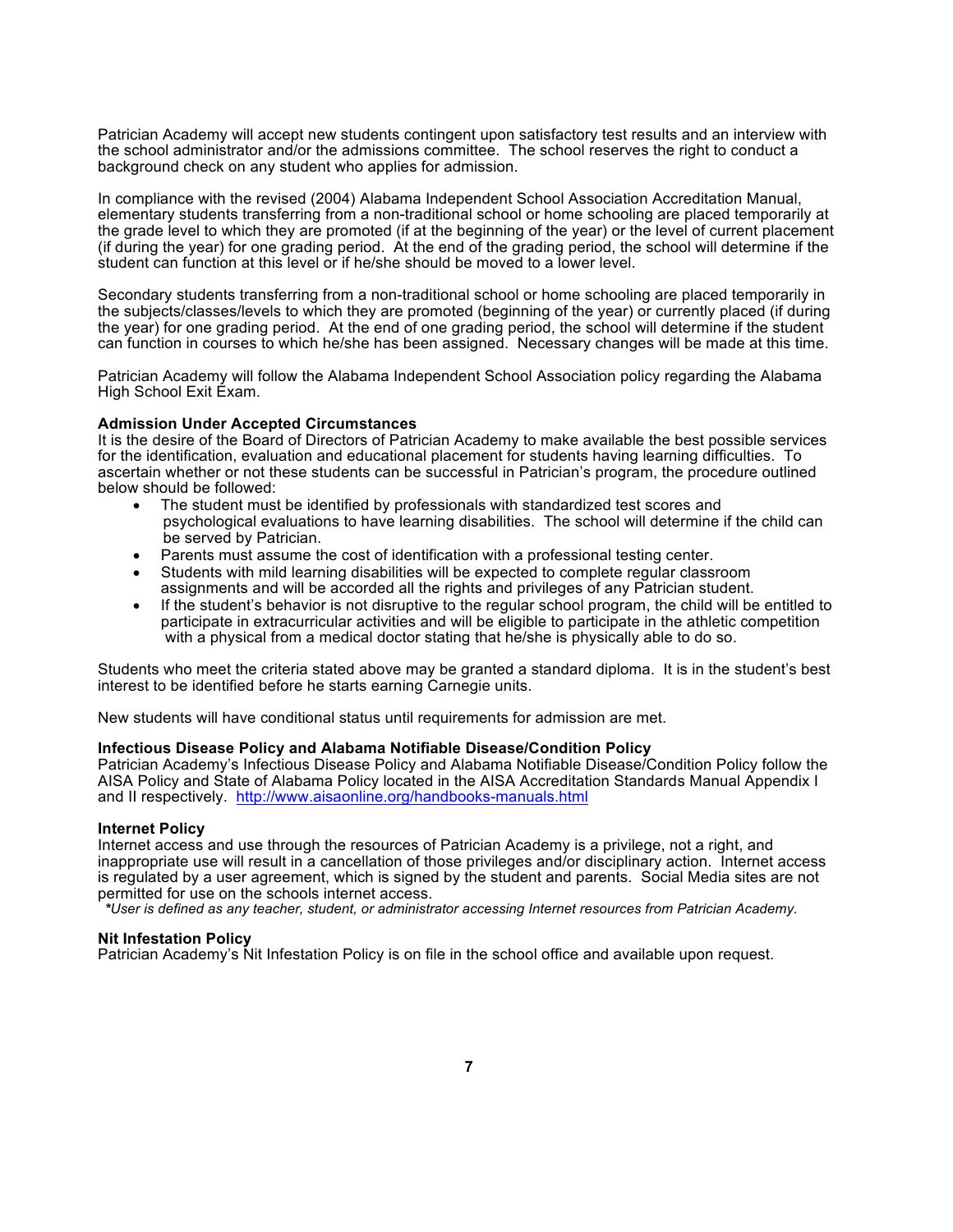#### **Sexual Harassment Policy**

Patrician Academy's Sexual Harassment Policy is on file in the school office and available upon request.

#### **Student Driver Policy**

Driving to school is a privilege. Only those students who have properly registered their cars with the office and conform to the following rules will be allowed to park on school property:

- Students will be required to show their driver license before being issued a parking permit.
- Students will not be allowed to drive without driver licenses.
- Students will not be allowed to return to their cars during school hours without teacher permission.
- All drivers are to remain in the car line when leaving campus.
- The speed limit behind the school building (football side) is 5 mph. Violations will result in a traffic violation.
- Drivers who violate traffic regulation will have their driving privileges revoked for one day. The second offense will result in loss of driving privileges for one week. The third offense will result in having their driving privileges revoked for six weeks. Any additional offenses will result in permanent loss of driving privileges.
- Sitting in the car during school hours will result in one traffic violation. If someone is in the car with the student driver, it will result in a double traffic violation. It is considered a discipline issue. *Please drive carefully. Driving on campus cautiously is a MUST.*

#### **Visitor Policy**

All persons who visit the school for either personal or business reasons must sign in and make their presence known in the school office. Students may not bring visitors to school unless approved by the headmaster.

#### **Weapons and Dangerous Instruments Policy**

Patrician Academy promotes a weapon-free, non-violent environment. Therefore, a student shall not possess, handle, or transmit any object that can be considered a weapon. For the purposes of this policy, the term dangerous weapon shall mean pistol, revolver, any instrument or knife with a blade more than two inches long, sharpened metal file more than two and one-half inches long, metal comb of any length with handle pointed and sharpened, billy club, loaded cane or club, metal knuckles, razor, hand chain, or other offensive weapon. Each incident involving a weapon or facsimile weapon will be subject to the appropriate state statutes.

Students who possess or use any firearms or dangerous weapons during school time, on school premises, on school buses, or during school-sponsored activities will be subject to possible expulsion.

#### **Field Trip Policy**

Transportation to and from field trip destinations will vary. Some will require the school bus, some a chartered bus and some will require personal vehicles and parental assistance. Homeroom or classroom teachers will decide which transportation is necessary and will notify parents of the cost or assistance needed. Younger siblings are not allowed to participate in field trips.

#### **Fire and Tornado Policy**

Fire and tornado drills are held at irregular intervals throughout the school year. Basic rules are:

- Check the instructions posted in each classroom indicating how to leave the building in case of fire.
- Walk. Do not talk. Move quickly and quietly to the designated area.
- A series of three (3) short bells will be sounded to signal "Fire". "All Clear" will be signaled by one (1) long ring of the bell.
- One (1) long ring of 30 seconds will signal a tornado. The signal for "All Clear" is one (1) long bell.

#### **Daily Bulletin Policy**

A daily bulletin will be read at the beginning of homeroom and a copy will be placed in the faculty boxes. Announcements for the day must be written and given to the secretary no later than 7:45 a.m. each day.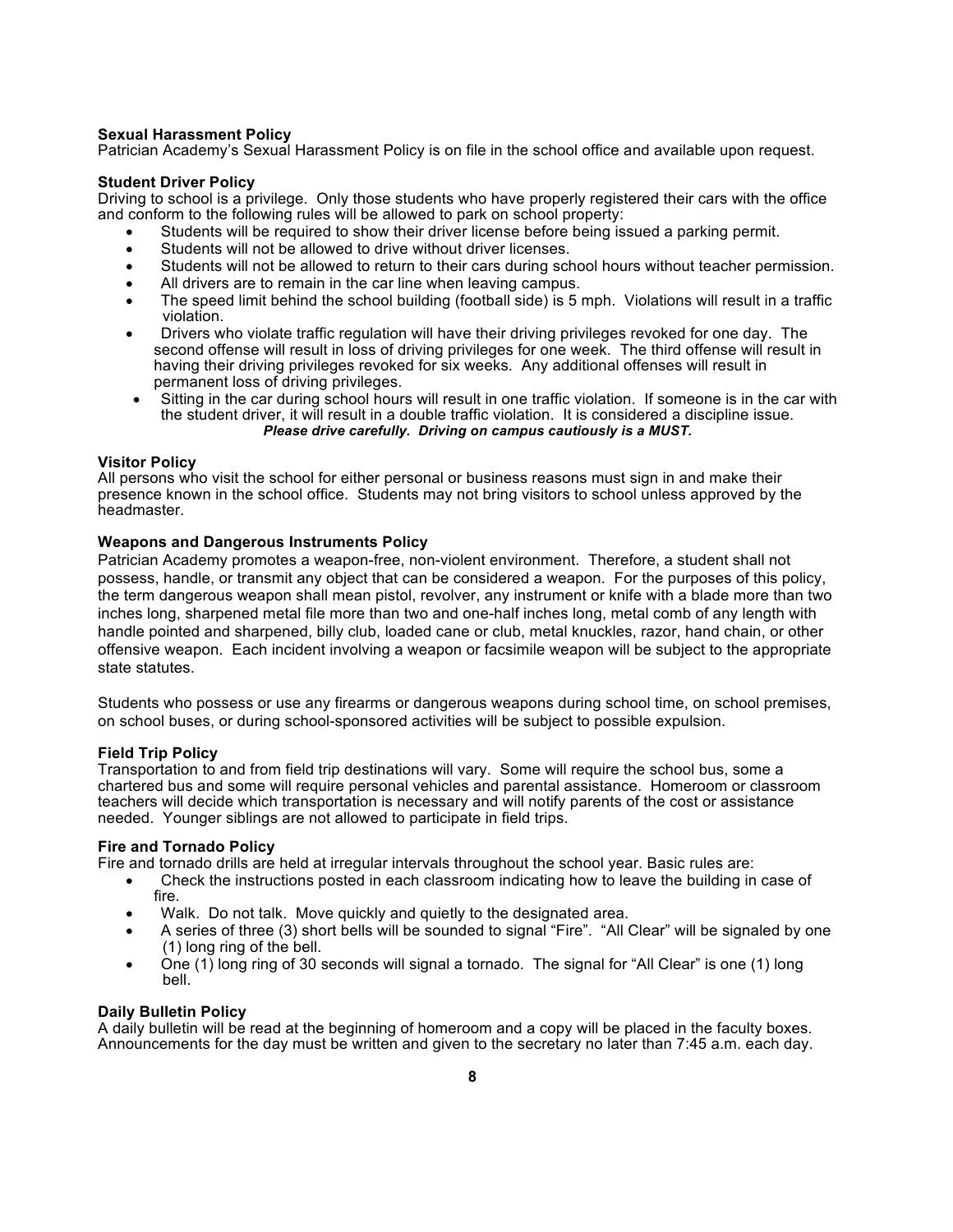#### **Lost and Found Policy**

Articles found on school property should be turned in to the office where the owner may claim his/her property by identifying it. Students are encouraged not to bring large sums of money to school. The school will not be responsible for money that is lost or stolen. If articles of clothing are not claimed in one month they will be disposed of. Articles left outside or on the floor are not considered lost and a one dollar fee charged for return.

#### **Medication Policy**

If it becomes necessary for a student in grades 5-12 to take medication at school, the parent must bring the medicine to the office in the container in which it was dispensed from the pharmacy and sign a permission form for the office to dispense the medicine. No medicine can be dispensed unless these directions are followed. Elementary teachers will dispense medication for grades K/4-4 according to the same directions.

#### **Textbook Policy**

A fee will be charged for slightly damaged textbooks; full price will be charged for textbooks which have to be replaced.

Books must be cared for by the students of Patrician Academy. If for any reason a book is lost, abused, or misused, the student will be assessed the following fines:

Bent Cover - 1/3 Price Water Damage - Full Price **Damaged Cover – 1/2 Price**<br>Broken Spine - Full Price **Damaged Cover - 1/2 Price** Written In - Assessed Accordingly

(These charges can be amended to full price if the damage is determined beyond repair by the teacher.)

#### **Supply Policy**

A supply list will be provided for students in K/4-4. Students in grades 5-12 are required to have basic school supplies.

#### **Telephone/Cell Phone Policy/Electronic Device Policy**

#### Office Telephone

Students may use the office telephone for emergencies and school-related schedule changes. Students will be called out of class only in cases of emergencies. Delivery of a message received by the office during the last 30 minutes of the school day is not guaranteed.

#### Student Cell Phones

The Patrician Academy policy on cellular telephones is designed to ensure that the use of cell phones does not interfere with teaching and learning during the school day. Possession of a cell phone by a student is a privilege which may be forfeited by any student not abiding by the terms of this policy. Students shall be personally and solely responsible for the security of their cell phones. Patrician Academy shall not assume any responsibility for theft, loss, or damage of a cell phone, or for any unauthorized calls made on a cell phone.

- 1) Students are permitted to use cell phones before the 8:00 bell, after the final bell of the day, and during break and lunch. Coaches, sponsors, and directors will set policy for their venue.
- 2) The use of cell phones for any purpose, including calls, text messaging, games and other functions is not permitted at any other time on school grounds.
- 3) Cell phones must not be visible during class room instruction. They should be stored in a secure location (i.e. in vehicle, locker, backpack, purse, etc.). Each teacher may have his/her own method for ensuring compliance with this policy during their class periods.
- 4) Cell phones must be turned completely off (not simply on silent or vibrate mode) during class instruction.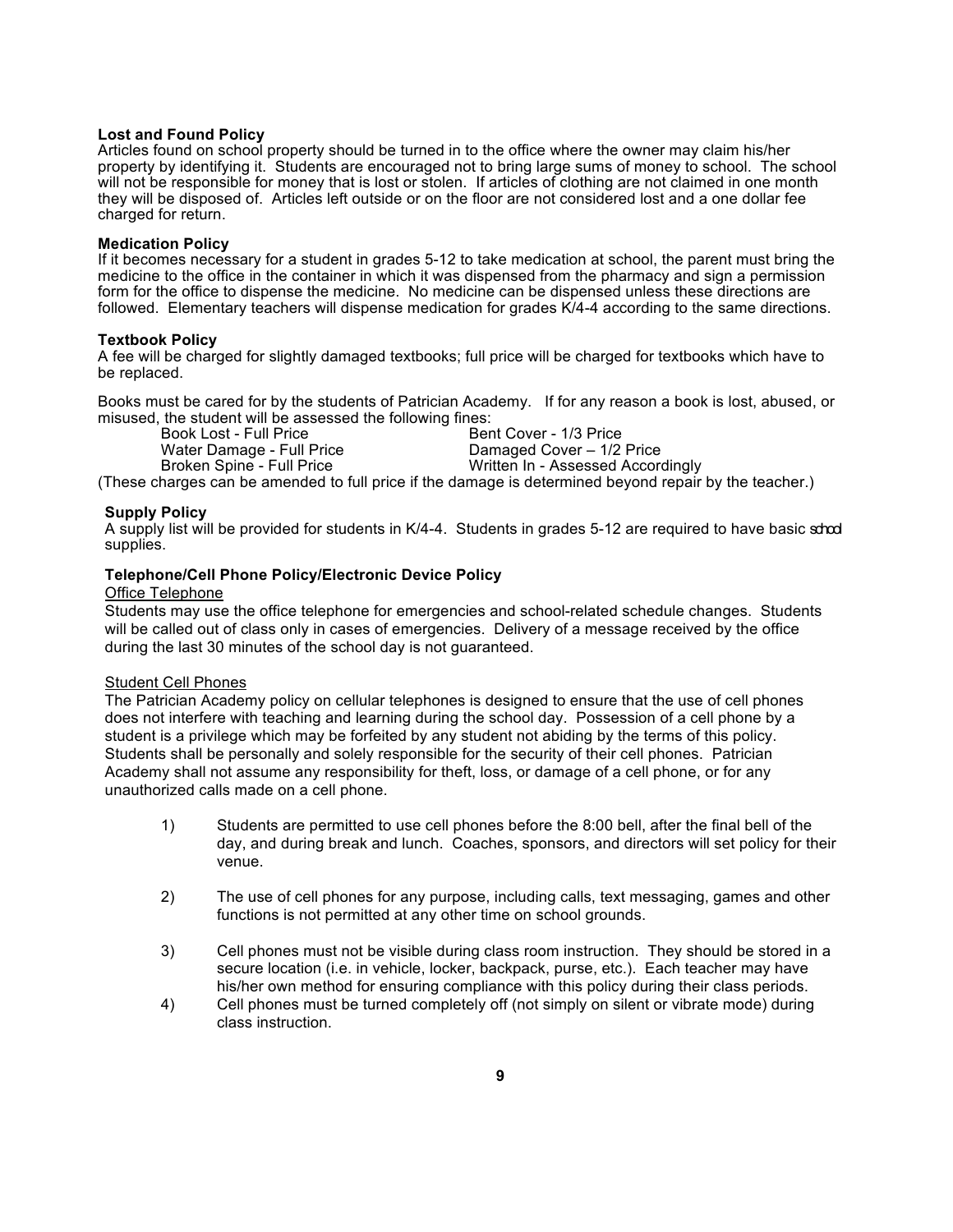- 5) Students participating in field trips, extracurricular trips, and athletic events must contact their coach or sponsor for his/her rules involving cell phone use after school hours or on after-school bus trips. Coaches and sponsors will set their rules and establish consequences involving the use and/or misuse of these devices. They will do so for all activities associated with their sponsorship.
- 6) **The use of camera phones is strictly forbidden in private areas, such as, locker rooms, bathrooms, dressing rooms, classrooms, and office at any time. Camera phone violations may be treated as a Category I Offense when necessary. Such use may also be in violation of the Criminal Code of the State of Alabama.**
- 7) Cell phones are not allowed in a classroom where standardized testing is taking place. Teacher will collect any student cell phones in classrooms where standardized testing is occurring. Phones will be collected before testing begins and returned at the conclusion of testing for the day.

#### Other Electronic Devices

Possession of electronic devices by a student is a privilege which may be forfeited by any student not abiding by the terms of this policy. Students shall be personally and solely responsible for the security of their electronic device. Patrician Academy shall not assume any responsibility for theft, loss, or damage of electronic devices.

Other electronic devices such as, but not limited to, i-pads, i-pods, digital cameras, camcorders, MP3 players, and headphones, ect. may be used as part of the instructional process, with prior administrative and/or teacher authorization. Otherwise, these devices may not be visible during the instructional day.

#### Violations of Cell Phone and Electronic Device Policies

Any violations of the policies with respect to cell phones and other electronic devices will result in the following:

| <b>First Violation:</b>  | \$25.00 or 20 days of confiscation<br>The device will be housed in the office until payment is received or<br>confiscation days are completed.<br>Discipline referral - three conduct reduction points.                                                                                                                                                  |
|--------------------------|----------------------------------------------------------------------------------------------------------------------------------------------------------------------------------------------------------------------------------------------------------------------------------------------------------------------------------------------------------|
| <b>Second Violation:</b> | \$50.00 or 30 days of confiscation<br>The device will be housed in the office until payment is received or<br>confiscation days are completed. A parent/administrator conference may<br>be required before phone is returned to the student. Cell phone privileges<br>revoked for reminder of year.<br>Disciple referral – six conduct reduction points. |
| <b>Third Violation:</b>  | In-school suspension and U for the nine weeks conduct grade.                                                                                                                                                                                                                                                                                             |

**Subsequent Violation:** Out of school suspension and U for the nine weeks conduct grade.

If confiscation is chosen devices will be returned to the student while school is out for Thanksgiving, Christmas and Spring break. The student will turn in the device upon return to school to finish the confiscation. Cell phones/electric devices will not be given to students for weekend use if it falls during the confiscated period.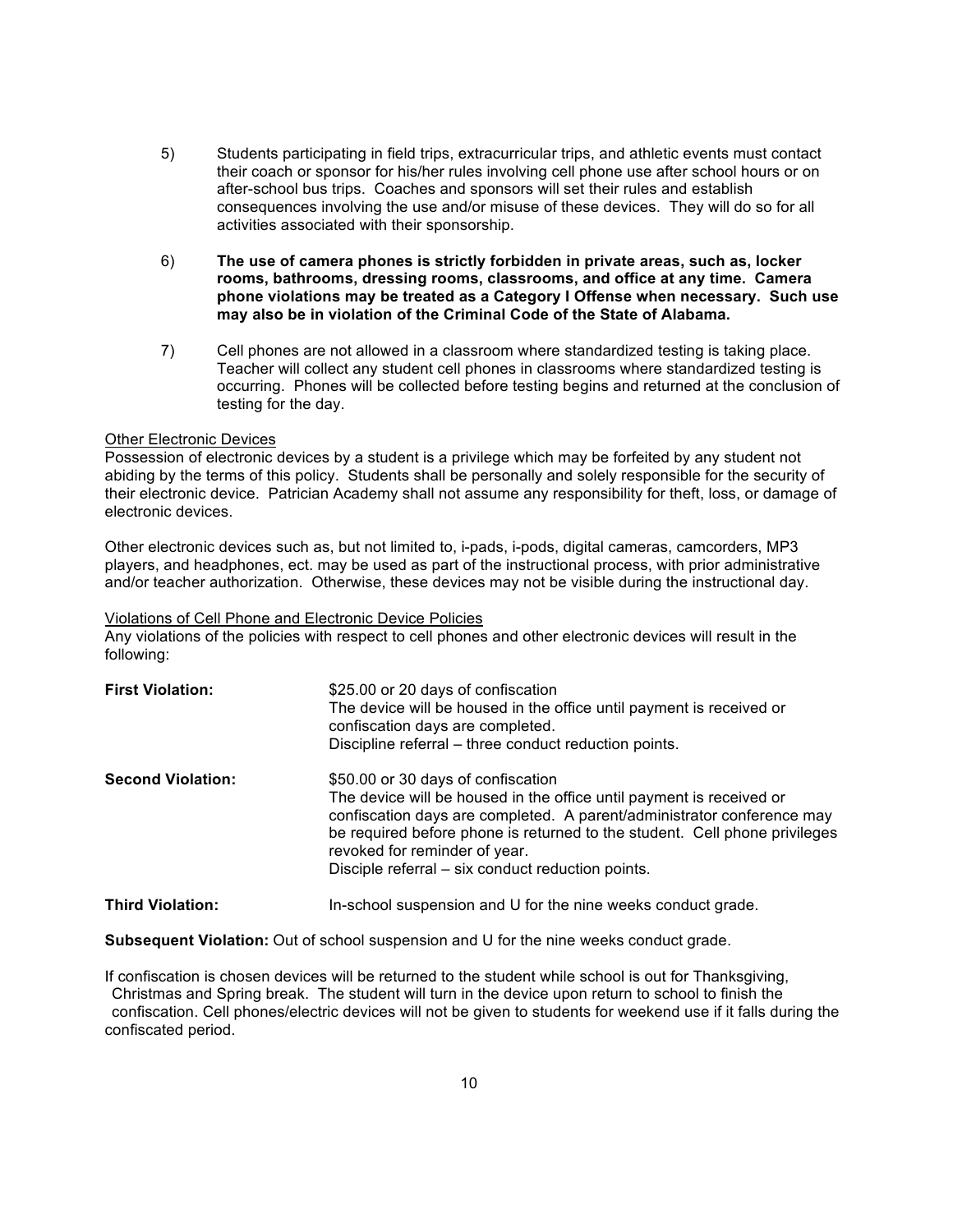Students found to be using a cell phone or electronic device for cheating purposes will be classified as a Category III offense.

#### **Social Media Policy**

**Patrician Academy supports the use of online social media to facilitate Patrician Academy programs, departments, athletics and school related organizations in building a more successful parent, community, student and employee network. However certain types of communications on social media by their subject-matter connection to campus can have ramifications for the author or person subject of the communication.** 

**Inappropriate posts containing obscene, profane, lewd, vulgar or threatening language, illegal activities, obscene photographs or sexual innuendos or posts created with malice are prohibited at school or school related activities and functions. Furthermore, off campus posts that may relate enough to school that it causes interference or problems for students, teachers or faculty during the normal day are included.** 

#### **Classroom Instruction Recording Policy**

Students are prohibited from audio/video recording classroom instruction without prior written permission from the Headmaster. In the event a parent or student has a legitimate reason for recording the classroom lessons, a request should be provided to the Headmaster. Thereafter, the Headmaster shall discuss the request with the student's teacher(s) to determine if the request is warranted. In the event the request is approved, the teacher(s) shall determine and control the manner in which his/her class is recorded.

In no event shall an audio/video recording of classroom instruction be posted on social media.

A failure to comply with this policy will result in a Class II or Class III offense based upon the severity of the offense.

This policy does not prohibit the recording of athletic events or other school related functions on or off campus.

#### **Any such social media posts which fall in the above categories shall be considered under the appropriate discipline offense category and subject to the following disciplinary measures based upon severity: warning, detention, in-school suspension, out-of-school suspension or expulsion.**

For Patrician Academy to maintain both a safe and orderly environment in which students can attend school and extracurricular activities without fear of harassment or bullying, cyber bullying will not be tolerated.

Cyber bullying can take many forms. However, there are six forms that are most common.

- Harassment: Repeatedly sending offensive, rude and insulting messages
- Denigration: Distributing information about another that is derogatory and untrue through posting it on a Web page, sending it to others through email or instant messaging or posting or sending digitally altered photos of someone.
- Flaming: Online "fighting" using electronic messages with angry, vulgar language Impersonation: Breaking into an email or social networking account and using that
- person's online identity to send or post vicious or embarrassing material to/about others.
- Outing and Trickery: Sharing someone's secrets or embarrassing information or tricking someone in to revealing secrets or embarrassing information and forwarding it to others.
- Cyber Stalking: Repeatedly sending messages that include threats of harm or are highly intimidating or engaging in other online activities that make a person afraid for his or her safety. (Such behavior may be illegal depending on the content of the message.)

Students who engage in any of the activities listed above through any type of social media (Facebook, Twitter, Instagram, etc.) towards a fellow student, teacher or staff member of Patrician Academy will be subject to the following disciplinary measures based on severity: warning, detention, in-school suspension, out-of-school suspension or expulsion.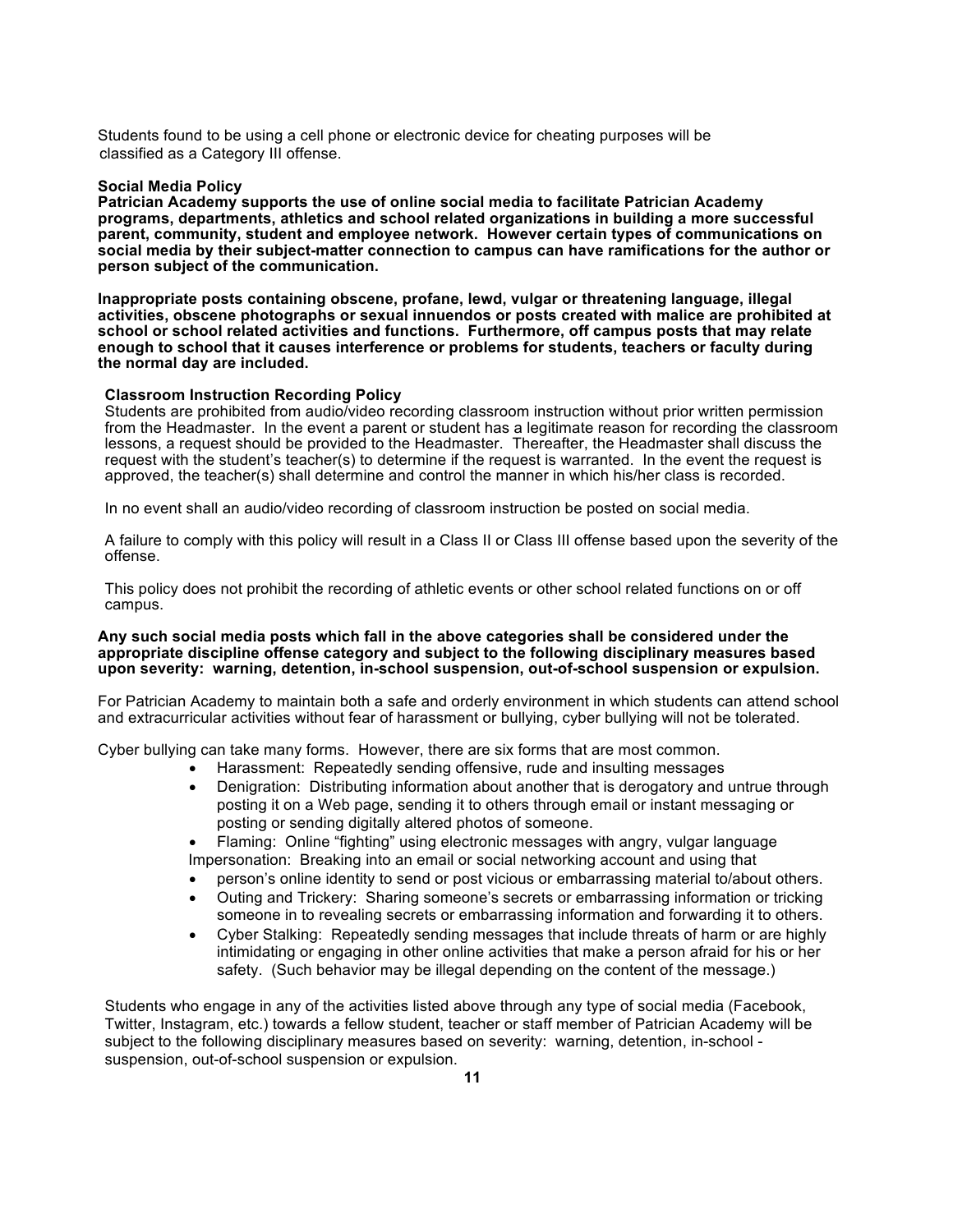Parents or guardians of students at Patrician Academy will refrain from posting threatening, derogatory or inflammatory comments through any type of social media (Facebook, Twitter, Instagram, etc.) towards a student, teacher or staff member of Patrician Academy or about the institution of Patrician Academy itself. Parents who disregard this policy may be asked to leave the school.

Any issue not listed above will be managed at the discretion of the Headmaster and/or the Board of Directors. Our desire at Patrician Academy is to maintain the most positive environment possible for our students during their time at school. We hope you and your student(s) will cooperate with us in making that desire a reality for the upcoming school year. Thank you in advance for your help and support in this matter.

#### **Fund Raising Policy**

- 1. The auxiliary organizations of Patrician Academy (PTA, student activities, Sports Club, Band Boosters, and grandparents) do raise money to further support the school. All monies generated by these organizations are used to further the education mission of the school, as well as help maintain the physical plant. The Sports Club raises money to support the entire athletic program, both boys and girls.
- 2. All fund raisers must be approved by each organization's ways and means committee and then be presented to the Executive Board for approval. This is done by August of each year, and the approval is duly noted in board minutes and in the minutes of the individual organization.
- 3. Any fund-raising project at Patrician Academy is strictly monitored. The families are involved in many of the fund raisers, but no child is asked to go door-to-door selling items. Participation among the families is voluntary.

#### **Grievance Policy**

The purpose of this policy is to provide students and parents a process through which they might appeal a decision by a faculty member or the headmaster. The following steps should be followed:

- The first step in any grievance is to talk the matter over with the teacher who is involved.
- If the matter remains unresolved, the parent/guardian should schedule a meeting with the teacher and the headmaster.
- If the parent/guardian remains unsatisfied after talking with the headmaster, he/she may appeal to the Patrician Academy Executive Board by writing a letter which contains the issue or complaint. The letter should be sent to the Executive Board through the school office. The Executive Board will determine whether or not to hear the matter and oversee its resolution. All grievances that do not follow these procedures will not be considered a forum for Board action.

#### **CODES OF CONDUCT**

#### **Student Dress and Appearance**

Students are to understand that their behavior and dress reflect upon themselves, their parents, and Patrician Academy. All students will use good taste in the selection of their wearing apparel both on and off campus.

Uniforms will be either casual or dress depending on the type field trip or event. Teachers will notify students whether to wear dress or casual uniforms. No boots are allowed. Skirts or shorts for students in grades 5-12 will be no more than two inches above the knees.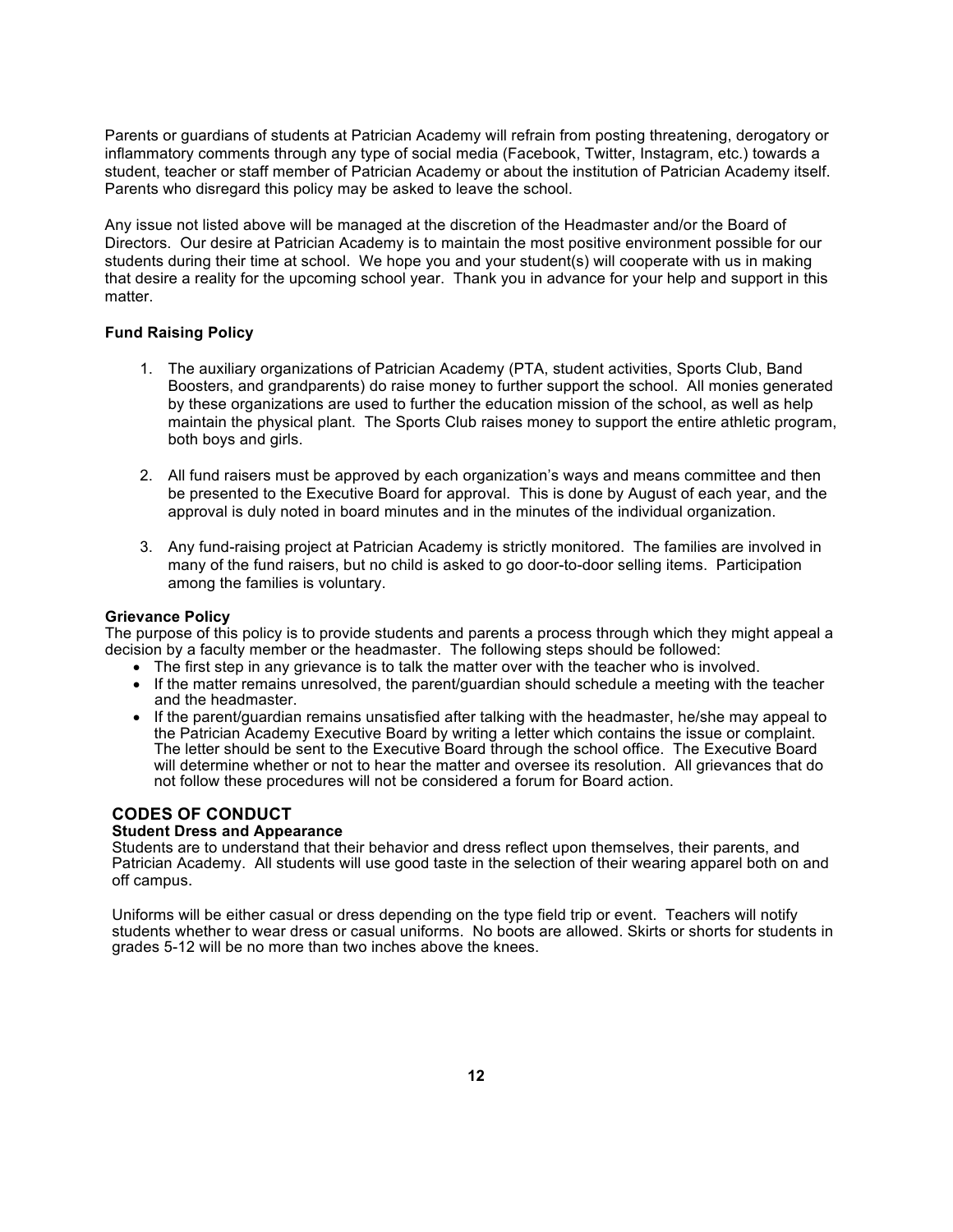*All students must have the dress uniform to wear when it is required*.

# **Grades 5-12**

#### **Mandatory Daily Uniform (Monday - Thursday)**

**Boys**

- Khaki or navy pants/shorts
- Navy or white button-front shirt with collar
- Navy or white polo style shirt with collar. (dry fit fabric allowed)
- Brown, black or navy belt required for pants and shorts

#### **Girls**

- Khaki or navy pants/shorts/skirts/skorts/capris
- Patrician plaid skirt **(Skirt must be purchased from Zoghby's Uniforms.)**
- Navy or white button-front shirt with collar
- Navy or white polo style shirt with collar (dry fit fabric allowed)
- Brown, black or navy belt required for pants and shorts with belt loops

#### **Mandatory Dress Uniform**

**Boys**

- Navy blazer with Patrician Academy **crest (Crest must be purchased from Zoghby's Uniforms.)** A clip is available to attach crest to blazer. **If** you desire to purchase a blazer from Zoghby's Uniforms, the crest can be heat pressed onto the blazer.
- Patrician plaid tie **(Tie must be purchased from Zoghby's Uniforms.)**
- Khaki pants **(Pants must be purchased from Zoghby's Uniforms.)**
- White oxford cloth dress shirt with button down collar
- Khaki socks
- Brown belt
- Brown dress shoes, no boots

#### **Girls**

- Patrician plaid skirt **(Skirt must be purchased from Zoghby's Uniforms.)**
- White oxford cloth shirt with button down collar
- Navy tights
- Navy or black dress shoes (heels must be one inch or less)
- Navy letterman style cardigan with Patrician Academy crest **(Crest must be purchased from Zoghby's Uniforms.)**

#### **Grades K/4-4**

#### **Mandatory Daily Uniform (Monday - Thursday) Boys**

- - Khaki or navy pants/shorts
	- Navy or white polo style shirt with collar. (dry fit fabric allowed)
	- Brown, black or navy belt required for pants and shorts with belt loops
	- SGA shirts from 2016/17 school year are allowed (navy polo with crest)

#### **Girls**

- Khaki or navy pants/shorts/skirts/skorts/capris
- Patrician plaid skirt **(Skirt must be purchased from Zoghby's Uniforms.)**
- Solid Khaki or Navy Polo style dress or jumper
- Navy or white polo style shirt with collar (dry fit fabric allowed)
- Brown, black or navy belt required for pants and shorts with belt loops
- SGA shirts from 2016/17 school year are allowed (navy polo with crest)

Boys and girls may wear matched navy jogging suits as part of the daily uniform during cold weather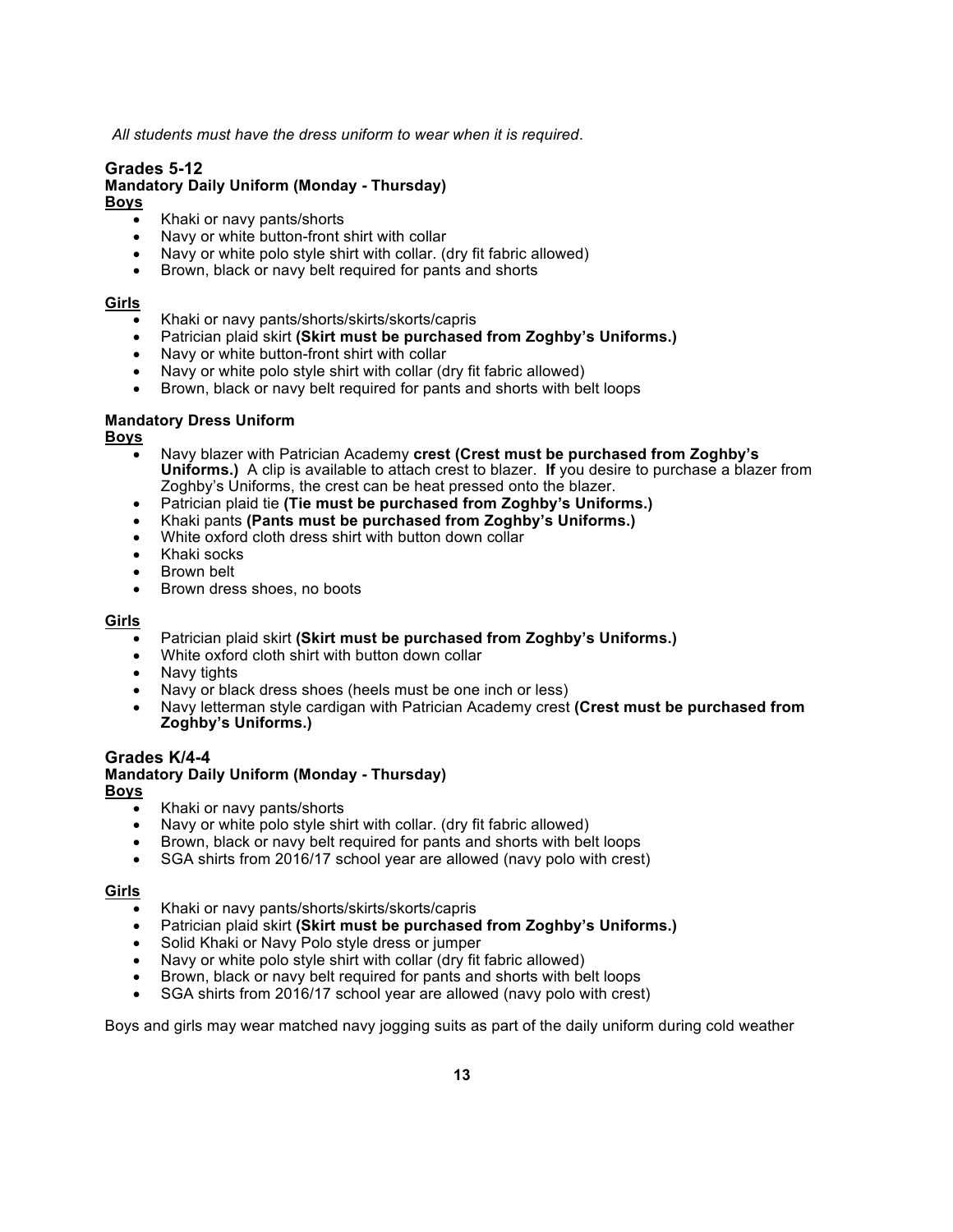#### **Mandatory Dress Uniform**

#### **Boys**

- Khaki pants **(Pants must be purchased from Zoghby's Uniforms.)**
- Navy polo shirt with Patrician Academy crest **(Crest must be purchased from Zoghby's Uniforms.)**
- Khaki socks
- Brown belt
- Brown dress shoes, no boots

#### **Girls**

- Patrician plaid skirt **(Skirt must be purchased from Zoghby's Uniforms.)**
- White oxford cloth shirt with button down collar
- Navy tights
- Navy or black dress shoes (heels must be one inch or less)
- Navy letterman style cardigan with Patrician Academy **crest (Crest must be purchased from Zoghby's Uniforms.)**
- If bows are worn, they should be navy or white. (The required items from Zoghby's Uniforms are needed to acquire uniformity in the plaid pattern and the dress uniform. Unless specified, all other uniform items may be purchased at the location of choice. Zoghby's Uniforms is located in Mobile, Alabama (251-342-0039).

#### **(Fridays)**

- Headmaster approved Patrician Academy organization t-shirts
- Monday through Thursday attire
- Regular clothes are allowed if the student has completed all classwork and homework, has no tardies and has no disciplinary referrals or conduct point reductions for the week.

#### **Other regulations include:**

- No uniform attire including skirts, slits in skirts, jumpers, shorts or skorts for students grades 5- 12 will be more than two inches above the knee.
- No jean-style or parachute material pants will be allowed. Acceptable materials include twill, poplin, chino and corduroy.
- A belt should be worn if pants have belt loops. Pants without belt loops are acceptable for grades K/4-4. No draw-string pants, shorts, or skirts will be permitted.
- Logos on shirts may be no larger than one-inch square except for the Patrician Academy logo.
- Footwear should be safe and appropriate for indoor and outdoor activity. No stilettos. Tennis shoes may be required for some events.
- Outerwear must be solid navy with no logo larger than one inch other than the Patrician Academy logo. This includes coats, anoraks, jackets, sweaters, vests, sweatshirts and any similar garments. *No trench-style or long coats are allowed.*
- All clothes must be appropriately fitted, not too tight or too baggy.
- Boys cannot tuck pant legs in boots.

#### **Alternate Dress Code and General Appearance (at the Headmaster's discretion)**

- Halters, crop tops, mini skirts, backless dresses, t-strap dresses, tank tops, spandex or lycra of any percentage, sleeveless tops/dresses and mesh/see-through fabrics will not be worn.
- Shirts worn over leggings may be no more than two inches above the knee.
- Skirts, dresses, slacks or jeans are to be modestly fitted. No un-hemmed, frayed, torn, dirty or unkempt jeans are to be worn.
- Clothing with objectionable slogans, advertising and pictures will not be worn.
- Camouflaged clothing is not permitted.
- Athletic team and school club apparel is permitted when required by the coach or sponsor.
- Dress shirts and other shirts designed to be tucked in must be tucked in at all times. Abdomen, back and shoulders must be covered at all times. No shirts may be worn for outerwear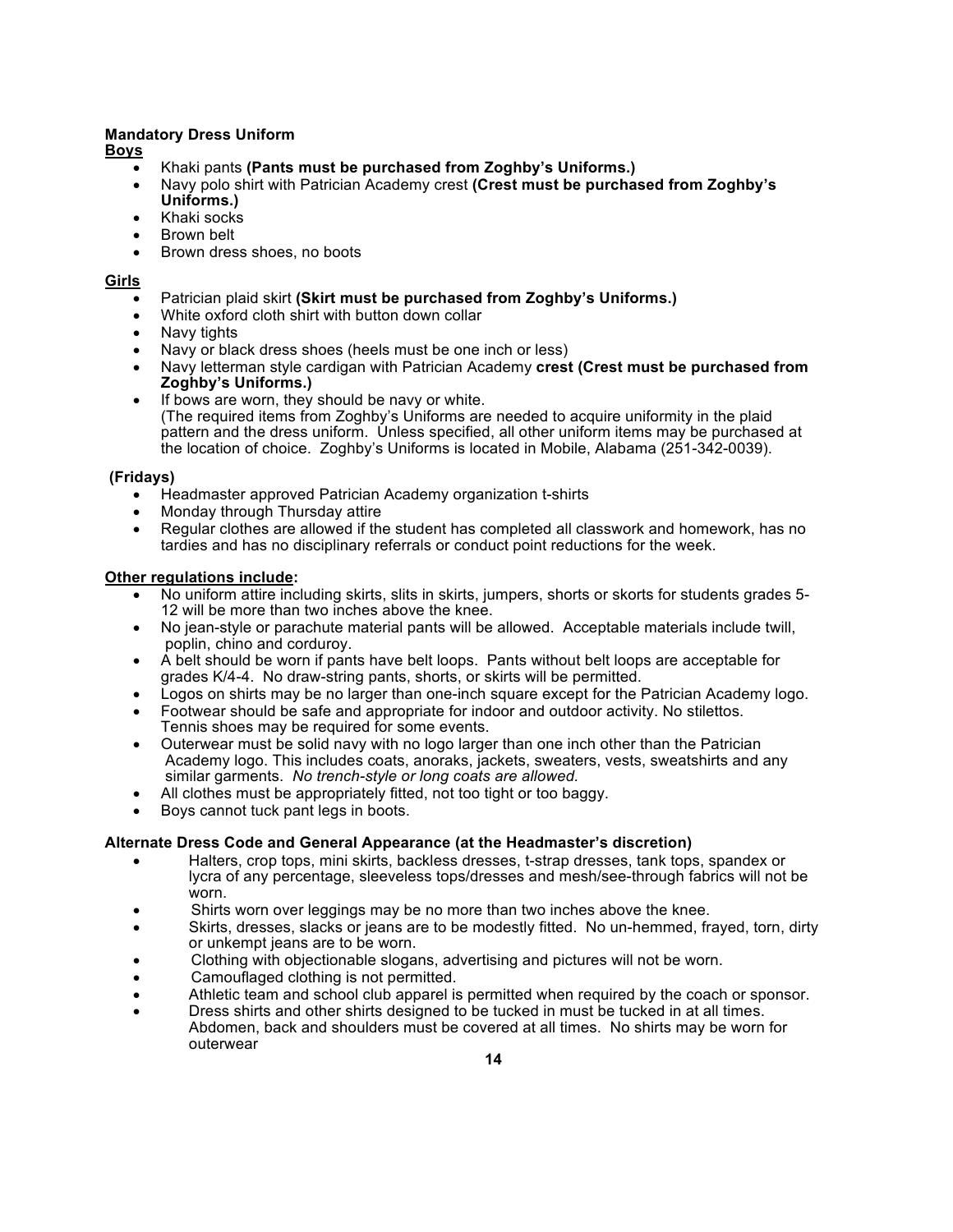- Hair must be cut so that it does not extend below the eye or ear lobe. Hair must be cut so that it does not extend more than one inch (1") below the collar. Sideburns must be trimmed so that they do not extend more than two inches (2") below eye level. **No facial hair is allowed that falls outside of the sideburn guidelines**. Unnatural and/or nontraditional coloration of the hair will not be permitted.
- For grades 5-12, dressy shorts, skorts, and dresses no more than two inches above the knee may be worn. No biking or boxer shorts, umbro style or un-hemmed, cut-off jeans or jeggins will be permitted.
- No hats, caps, visors, bandannas and/or hair wraps are allowed on campus except for softball/baseball practice or games.
- Pants with belt loops must be worn with a belt.
- Boys will not wear earrings while on campus or while attending any Patrician Academy event on or off campus.
- Body piercing and/or tattoos are not appropriate and should not be visible at any time.

#### **Disciplinary Measures for Dress Code Violations for 5-12**

Each violation will be reported to the office. The following will apply to all reported dress code violations:

#### • **1st violation and subsequent violation = Discipline referral**

Violations of the dress code will carry forward each grading period. Students will not be allowed to attend activity or class out of dress code. If a student wishes to change from dress uniform it must be done at next scheduled break, not after assembly.

#### **Disciplinary - Student Behavior**

Most disciplinary situations are handled in the classroom although parents may be consulted for help in developing positive student behavior. All teachers at Patrician are charged with the responsibility to enforce compliance with rules and procedures during the school day and at any time students are engaged in a school-sponsored event, whether on or off campus.

Unacceptable conduct in an assembly would include whistling, uncalled-for clapping, boisterousness and talking during a program. Students are to remain in their places until they have been dismissed by the person in charge. At pep-rally assemblies, all students are encouraged to help with school spirit by participation in school cheers, etc.

Student behavior in the cafeteria should be based on courtesy and cleanliness. Students should plan to eat in the cafeteria or bring their lunch when they come to the school. Food will not be ordered from town. No food is allowed outside the cafeteria. Attendance for cafeteria cleanup is required. Failure to do so will result in disciplinary actions.

The gym, locker rooms and coaches offices are off limits during the school day unless the student is with a coach.

#### **Corrective/Administrative Measures K/4- Grade 4**

Acceptable and corrective measures may include, but are not limited to the following:

- Teacher/student conference
- Deprivation of privileges or preferred activities/time-out
- Communication with parent via note or conference
- Grade penalties (as in cheating)
- Assessment for damages
- Corporal punishment with a witness
- Referral to the headmaster which can include corporal punishment, detention, suspension or expulsion.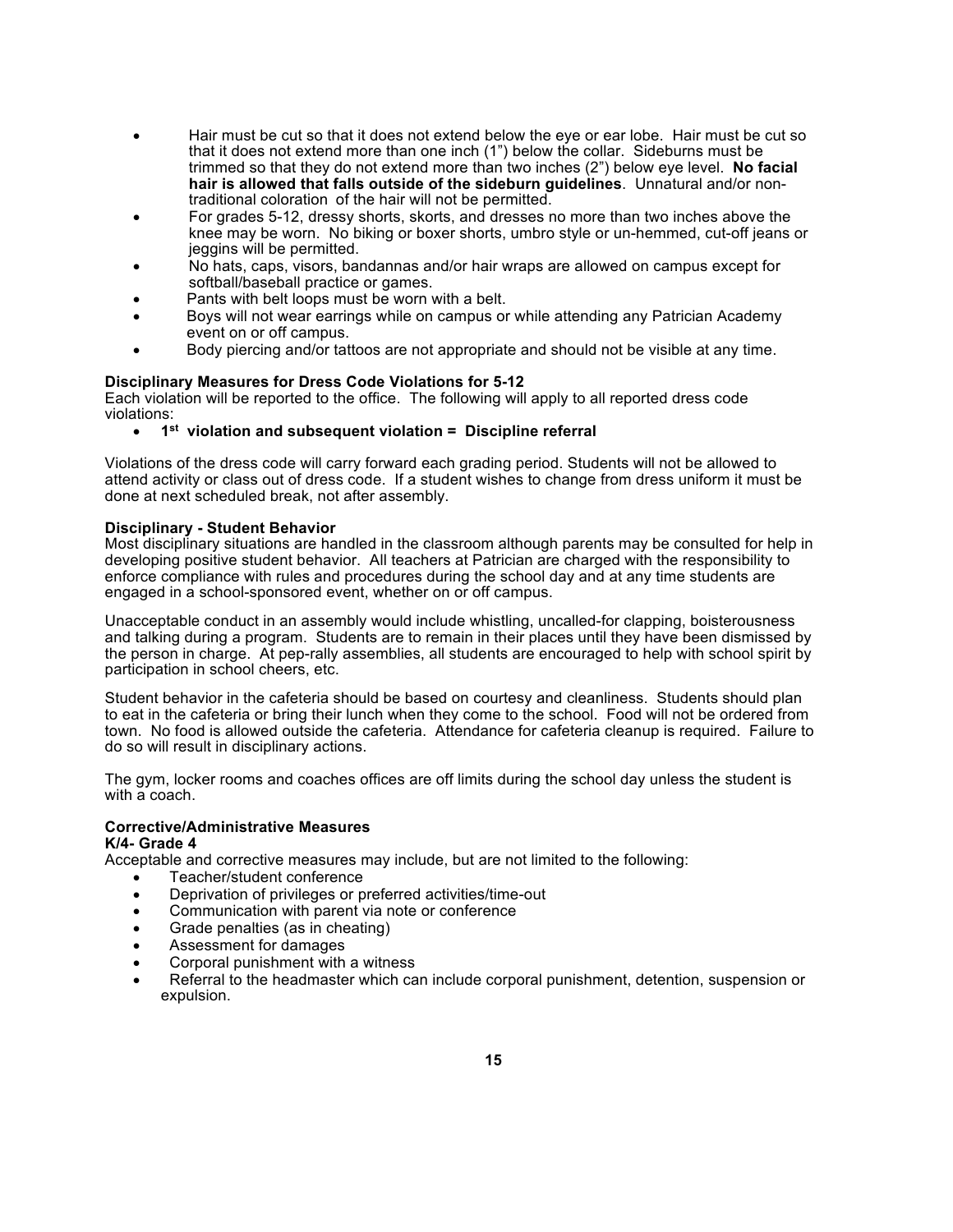Teachers will attempt to follow the order of corrective measures unless they deem it necessary to skip steps and proceed to a higher level of discipline**.**

Behavior and effort grades will be given for students in grades 1-4. Parents will be given a copy of this contract at the beginning of each year. It will be signed by the teacher and student and kept in the student's binder for referral. Students who break a rule will be required to write the rule that was broken, have the sentences signed by his/her parents and return them to the homeroom teacher. Failure to follow this procedure will result in additional sentences.

#### **Grades 5-12**

The actions a teacher may take to enforce desired behaviors may range from counseling to grade penalties to other sanctions such as classroom clean-up, detention and referral of students to the headmaster. Teachers may administer corporal punishment with a witness.

Students can be referred to the headmaster for disciplinary problems at any time. Depending on the severity of the incident, disciplinary action on the first offense will range from conferences with parents, carrying a daily behavioral report, corrective measures listed in the grades 5-12 section (p 17), inschool suspension or expulsion. Second or additional referrals will result in the administering of more progressive measures as outlined in the grades 5-12 measures table.

Any further disciplinary problems can result in being placed on out-of-school suspension and/or on a behavior contract which will state specifically what is required of the student to avoid being referred to the Board of Directors for possible expulsion. Students on suspension may not participate in or attend extracurricular activities on the day/days in which they are in in-school or out-of-school suspension. Violations of this rule will result in additional penalties.

Students are to be advised of the following:

- **PA Honor Code: "I will not Lie, Cheat, Steal or Tolerate those who do." Any student aware of any of these acts has a responsibility to report the incident to a teacher or the headmaster.**
- •Fighting on school property or at a school-sponsored activity will not be tolerated.
- Stealing is prohibited.
- In order for Patrician Academy to maintain both a safe and orderly environment in which students can attend school and extracurricular activities without fear of harassment or bullying, cyber bullying will not be tolerated.
- Cheating will not be tolerated. Students caught cheating during a test will be given a zero on the test. Their parents, the headmaster and other teachers will be notified by the teacher involved. A F conduct grade will be assigned for the nine weeks.
- School buildings and equipment are expensive to construct, purchase and maintain. Students who destroy or vandalize school property will be required to pay for losses or damages. If students intentionally destroy school property, suspension and subsequent expulsion may be necessary. Students who happen to damage something accidentally should report it to a teacher or the office immediately and expect to pay for the damages. Students who destroy or vandalize school property or property belonging to school campuses on which they are visitors will be required to pay for losses or damages. Student will be assigned the appropriate fine and/or discipline category
- Truancy (leaving campus without office permission, skipping school or class) is prohibited.

More severe offenses/punishment is outlined below:

Patrician promotes an alcohol-free environment. The possession and/or use or sale of alcoholic beverages poses a serious threat to the health, safety and well-being of students and staff. Therefore, alcoholic beverages are prohibited on school property and at school-related activities. Any student who consumes alcoholic beverages and attends a school-related activity or appears on school property is in violation of this policy. First violations of this policy will result in three days of out-of-school suspension. Second offenses will be referred to the Board for possible expulsion.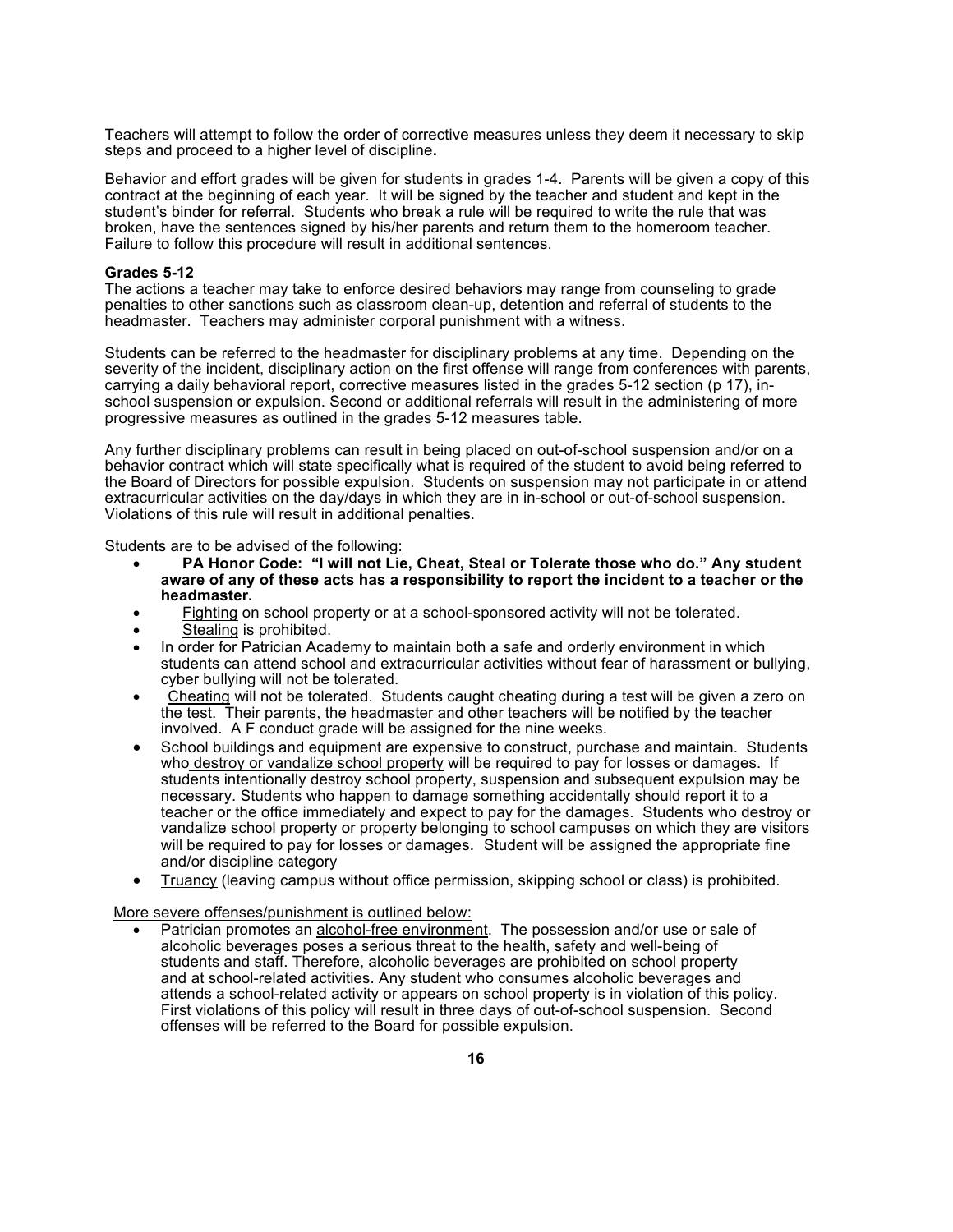- Patrician promotes a drug-free environment. The possession, use or sale of illegal drugs or paraphernalia poses a serious threat to the health, safety and well-being of students and staff. Therefore, illegal drugs are prohibited on school property and at school-related activities. First violations of this policy will result in referral to the Board of Directors and can result in expulsion. It will be considered a category III offense. Possession, abuse or sale of prescription drugs will be considered a violation.
- **Patrician promotes a smoke-free environment. Smoking and the use of tobacco products shall be prohibited on school property and at all school-sponsored activities. Possession of tobacco products by students is prohibited. It will be considered a category III offense. Possession or use of electronic cigarettes is prohibited and will be considered as a tobacco product.**
- Patrician promotes a weapon-free, non-violent environment. Therefore, students are prohibited from bringing weapons on school property and to school-sponsored activities. No student shall possess, handle or transmit any object that can be considered a weapon. First violations of this policy will result in referral to the Board and can result in expulsion.
- Should a situation constitute harm or grave threat among Patrician students, teachers have the

 right of search and seizure when there is probable cause or reasonableness. This right of the faculty to search and seize extends to students themselves, their purses, backpacks, lockers,

vehicles and/or other personal belongings on campus

#### **Conduct System**

The checks a student may receive vary by the offense as indicated by the three (3) categories of misbehavior. The headmaster may determine other violations that may fall within any of the three categories of offenses. The headmaster has the final authority in determining the consequences and may require a parent conference at any time. Teachers will report all Category II and III offenses to the headmaster.

#### **Category I Offenses**

#### *(Grades 5-12 - Three Conduct Points)*

- Chewing gum on campus during a school day or eating in class
- Unexcused tardiness to class
- Not bringing proper materials to class
- Poor housekeeping (throwing trash on the floor or failure to clean up the cafeteria)
- Students sleeping in class, putting head down or doing work for another class
- Excessive talking in class
- Writing and passing personal notes during class
- Out of seat without permission
- **Other**

#### **Category II Offenses**

#### *(Grades 5-12 - Five Conduct Points)*

- Inappropriate public display of affection (petting, hand-holding, kissing, etc.)
- Behavior disruptive to the instructional process
- Argumentative or disrespectful behavior to a member of the faculty or staff
- Skipping part or all of a class or not being in the designated area during school hours
- Forging notes and signatures, deception or misrepresentation regarding any school matters
- Using profanity or obscene gestures
- Inappropriate physical contact, i.e., horseplay, pushing, shoving, etc.
- Abusing damaging school property
- Copying someone else's homework
- Harassing or bullying others
- Continued violations of Category I offenses
- **Other**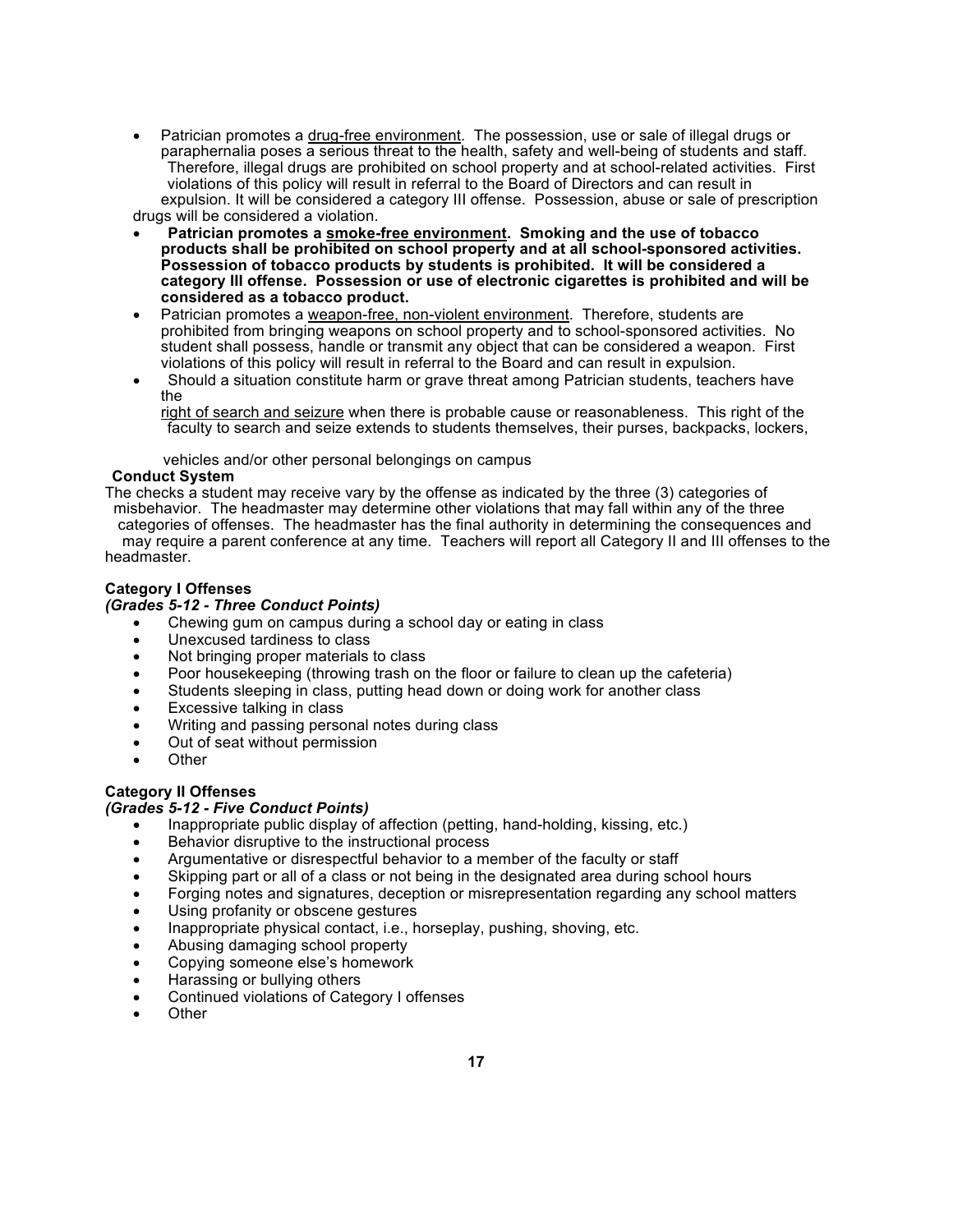#### **Category III Offenses**

#### *(Grades 5-12 - Automatically result in a U in conduct)*

- Plagiarism (failure to identify or credit sources, even for paraphrased material)
- Cheating on tests, major assignments or projects (Communication between students during a test will be construed as cheating. In addition to the conduct checks assigned for cheating, these students will also receive a zero on the work in progress.)
- Conflicts which lead to physical or verbal confrontations
- Insubordinate to a member of the faculty, staff or substitute.
- Continued violations of Category II offenses.
- Vandalism

Any student who receives a Category III referral will automatically receive a F conduct grade for that nine weeks.

The conduct system is made up of three categories and are progressive for repeated violations of the discipline code. The headmaster will determine other violations that may fall within the three categories. The headmaster has the final authority in determining the consequences.

#### **Conduct Grade**

Conduct points will be accumulated on a grading period basis. Each teacher must report conduct point violations in writing to the headmaster. The headmaster will decide matters pertaining to any misbehavior not covered by this policy and punishments will be administered fairly and equitably. The homeroom teacher will issue a conduct grade that reflects conduct in all classes.

#### **Detention (Grades 5-12)**

Detention may be carried out during the school day or will be assigned at 7:15 a.m. Monday through Friday. Students will be assigned to serve their detention at the first available time. Special consideration will be given for school functions only. Parents will receive notification of their child's detention. Failure to meet at the assigned time will result in a doubling of the number of required detention hours. Failure to show up for doubled detention hours will result in more serious consequences.

#### **Corrective/Administrative Measures**

Acceptable and corrective measures may include, but are not limited to the following:

- Warning(s)
- Deprivation of privileges or preferred activities
- Teacher/student conference
- Communication with parent via note or conference
- Grade penalties (as in cheating)
- Program attendance denied
- Assessment for damages
- Detention
- Saturday workday with 10 dollar assessment
- In-school suspension one  $(1)$  point off final nine weeks average
- Corporal punishment with a witness
- Out-of-school suspension two (2) points off final nine weeks average
- Expulsion

#### **Corporal Punishment**

Corporal punishment may be employed by the administrator or his/her representative. Corporal punishment may be used for violations of Category III and Category IV offenses and for repeated/habitual misbehavior when other corrective measures have failed.

The following guidelines are to be used with the use of corporal punishment for students:

- 1. Written notices on file from parent(s)/guardian restricting use of corporal punishment will be honored with other corrective measures being applied.
- 2. This punishment will only be administered by the administrator or his/her representative.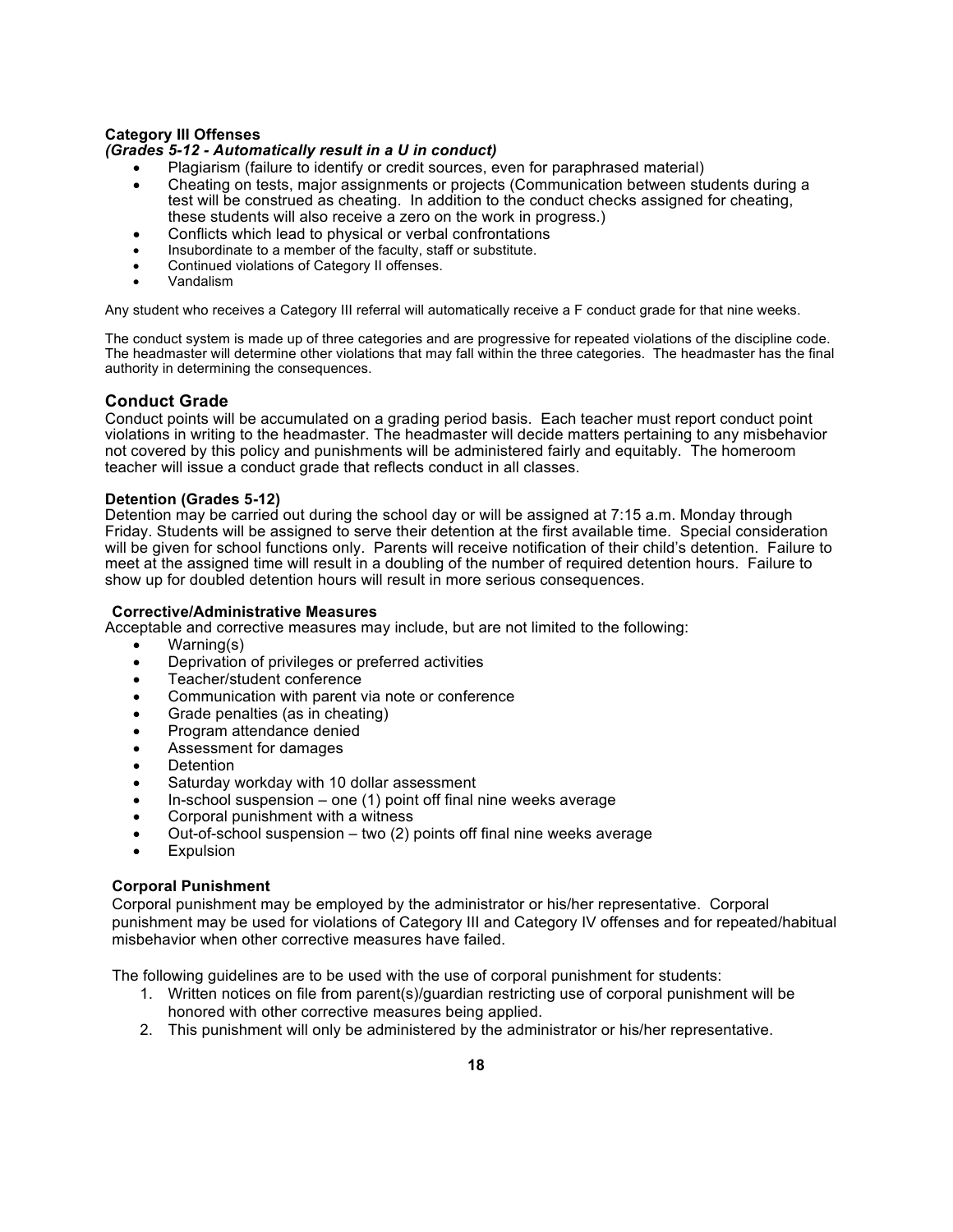- 3. A faculty member or office staff member will witness the punishment.
- 4. Elementary faculty in grades kindergarten through fourth grade are permitted to apply corporal punishment with the use of a ruler applied to the palm of the hand.

#### **Drug Testing**

Random drug testing is in effect at Patrician Academy for all students in grades 6-12. The drug policy is on file in the office and available upon request. Each student will be charged a drug testing fee of \$30.00 per year. A refusal to take the test or circumvent the test process will result in a positive test and be considered a discipline matter.

#### **GUIDANCE**

The purpose of the guidance program is to help each individual student achieve his/her highest growth mentally, emotionally and socially. Patrician strives to accomplish this development in several ways such as helping the new student feel at home in school with new teachers and friends in a different setting, conferencing whenever a student, a teacher or the counselor deems it necessary, testing designed to help the student learn as much as possible about his capabilities and talking with any student, parent or teacher concerning career and college preparation and academic progress.

#### **EVALUATION POLICIES**

Oral and written tests are administered at all grade levels. Tests will be announced and ample preparation time will be given to students.

#### **Grades K/4-4**

Each Monday, students will receive a signed-paper folder. In this folder are all papers and grades completed the previous week and a weekly note outlining all tests and events for the week. All completed work should be signed and returned to the homeroom teacher by Tuesday morning. Failure to return signed papers by Tuesday morning will result in a two-point deduction in the effort grade. All other notes included in the folder are to be kept at home for reference. **No semester exams given.**

#### **Grades 5-12**

Oral and written tests may be given when teachers determine that tests will assist in the evaluation and learning process. Tests at the end of the grading periods will be administered by the individual teachers. Semester tests will be administered in all academic subjects.

#### **Exemption Policy**

First semester:

- Grades  $K4-4^{\text{th}}$ : No exemptions
- Grades  $5<sup>th</sup>$ -8<sup>th</sup>: No exemptions
- Grades 9th-12th: No exemptions, except seniors. Students that have an **A average** for the first semester and no conduct grade below an E- on any nine weeks grading period are eligible for exemption. No exemptions with three or more tardies or three or more unexcused absences, in any class.

Second semester exam:

- Grades K4-4<sup>th</sup>: No exemptions
- Grades  $5<sup>th</sup>-6<sup>th</sup>$ : No exemptions
- Grades 7th-12th: Students that have an **A average** for the second semester and no conduct grade below an E- on any nine weeks grading period are eligible for exemption. No exemptions with three or more tardies or three or more unexcused absences, in any class.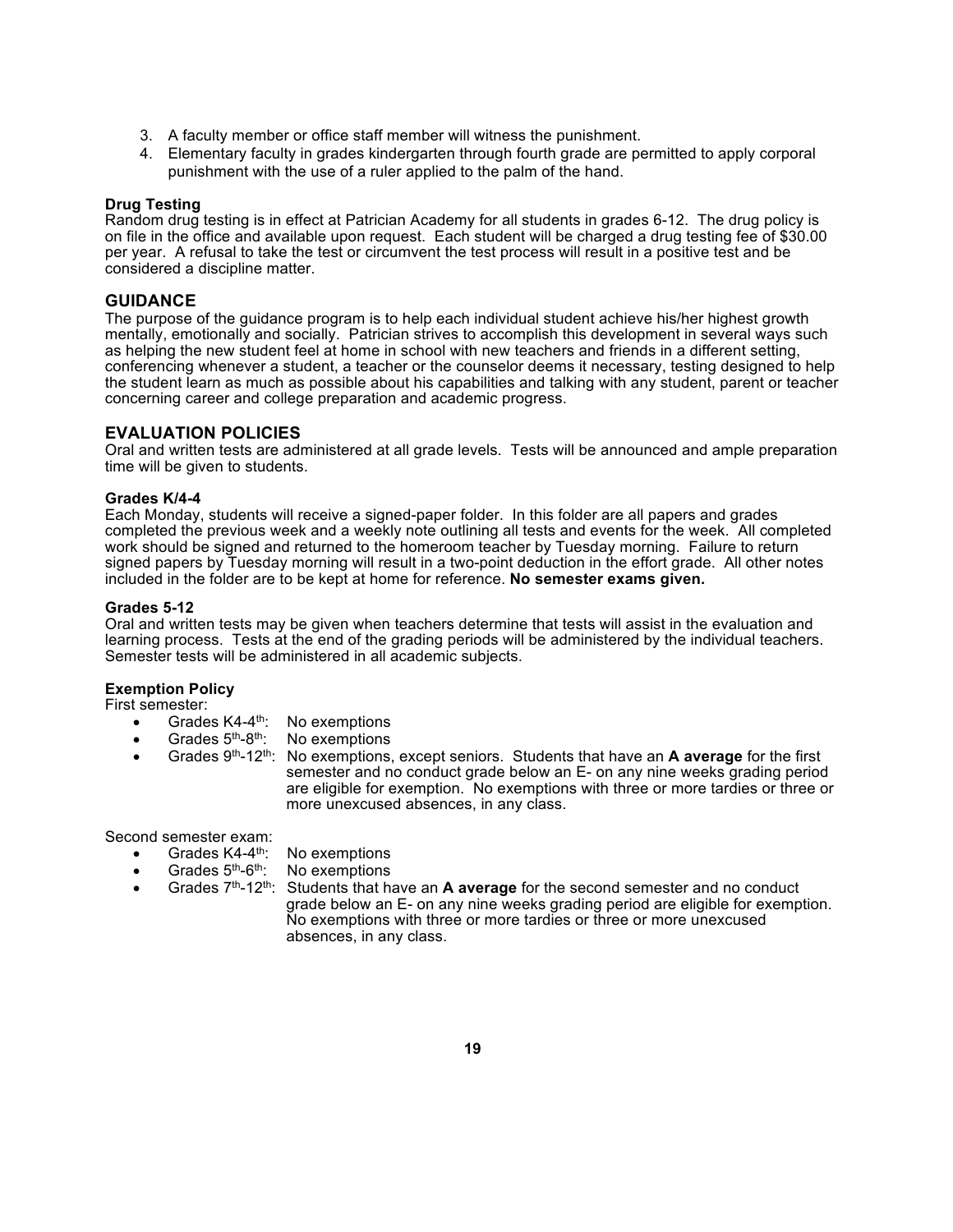#### **Grading Scale K/4-K/5**

K/4 and K/5 students will receive report cards every nine weeks reflecting academic progress based on the following scale:

| EExcellent    | UUnsatisfactory       |
|---------------|-----------------------|
| SSatisfactory | +Commendable Attitude |
| PPoor         | TNeed for Improvement |

#### **Grades 1-4**

First through sixth grade students will receive reports every nine weeks reflecting academic progress based on the following scale:

| D………………………60-69        |
|------------------------|
| UnsatisfactoryBelow 70 |
| FailureBelow 60        |
|                        |

This will be provided at the beginning of the school year. Behavior and effort grades will be given for students in grades 2-4.

Students in grades 1-4 are expected to maintain an average of 80 or above. Those students ranging from 60%-80% mastery shall be evaluated on an individual basis by the teacher. The criteria for evaluation will be as follows:

- Aptitude
- Achievement test scores
- Maturity
- Work habits
- Motivation
- Attendance
- Other factors based on the teachers professional judgment with regard to each individual case. Those students below 60% mastery will be retained.

#### **Grades 5-12**

All recorded grades in grades 5-12, including honors/advanced courses in grades 9-12, will be by number not by letter. The grading scale at Patrician is as follows:

- A…..90-100 B…..80-89
- C…..70-79
- D…..60-69
- F…..Below 60

To qualify for the A honor roll, a student in grades 5-12 must have a 90-100 and all E's in conduct in every subject. To qualify for the B honor roll, a student must have an 80 or above and an E or above in conduct in every subject.

#### **GPA CALCULATION**

Regular classes are calculated as follows:

 $A= 4.0$  B = 3.0 C = 2.0 D = 1.0

Advanced classes are weighted and calculated as follows:  $A = 4.5$  B = 3.5 C = 2.5 D = 1.5

#### **DUAL ENROLLMENT GPA CALCULATION**

Our current advanced classes (required for honors diploma) are Senior Physics, Calculus, Advanced English and Junior Trigonometry/Pre-Calculus.

If one of our advanced classes is taken via dual enrollment, it will be weighted as follows:

$$
A = 4.5
$$
  $B = 3.5$   $C = 2.5$   $D = 1.5$   
**20**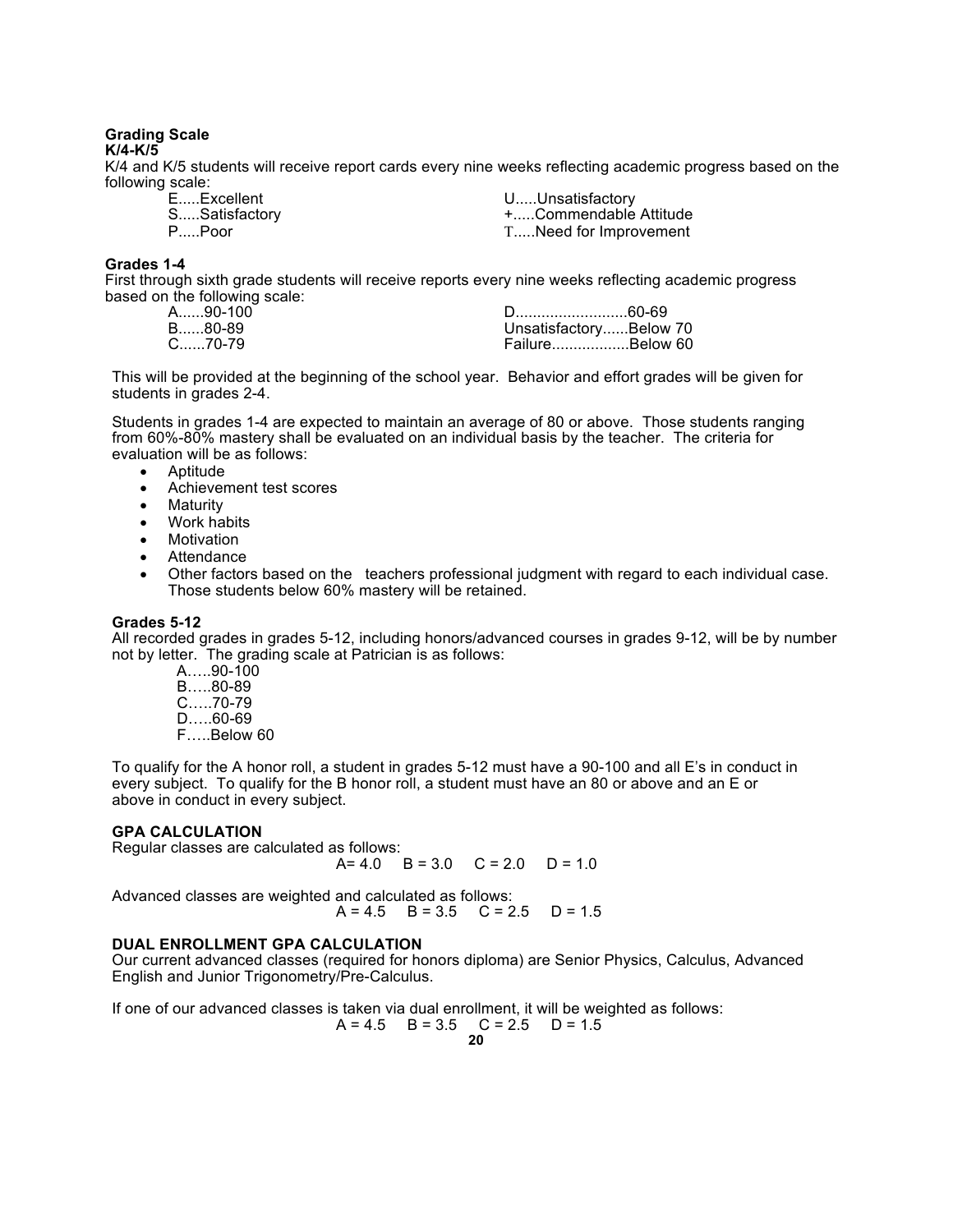Dual enrollment courses taken that are not considered advanced by our school will be calculated on our regular GPA scale of  $A = 4.0$   $B = 3.0$   $C = 2.0$   $D = 1.0$ .

To qualify for the twelfth grade Advanced Honors courses, a student must have a minimum of an 85 numeric GPA and/or a teacher recommendation.

|  |            | The grading scale for conduct is as follows: |                    |
|--|------------|----------------------------------------------|--------------------|
|  | $E+ = 100$ | $G_{+} = 89$                                 | $N + 79$           |
|  | $E = 95$   | $G = 85$                                     | $N = 75$           |
|  | $F - = 90$ | $G - 80$                                     | $N - 70$           |
|  |            |                                              | $U = 69$ and below |

#### **Grades 5th-8th Student Classification**

Students must receive a passing grade in all classes to advance to the next grade level. Students can make up three (3) semesters of classes in summer school. Students who fail four (4) semesters or more will be retained.

#### **Grades 9th-12th Student Classification**

Classification of students depends on the number of credits a student has earned, not the number of years spent in high school. The minimum number of credits required for school classification is as

| years spent in night scribbi. The minimum number of credits required for scribbi classification is as<br>follows: |                                                                 |                   |
|-------------------------------------------------------------------------------------------------------------------|-----------------------------------------------------------------|-------------------|
| Sophomore - 6 credits                                                                                             | Junior-12 credits                                               | Senior-18 credits |
| <b>Graduation Requirements</b>                                                                                    |                                                                 |                   |
| Patrician Academy offers two diplomas:                                                                            |                                                                 |                   |
| <b>Academic Diploma</b>                                                                                           | <b>24 credits</b>                                               |                   |
| English                                                                                                           | 04 credit                                                       |                   |
| <b>Mathematics</b>                                                                                                | 04 credit (Include: Algebra II with Trigonometry)               |                   |
| Science                                                                                                           | 04 credit (Include: Biology I, Earth Science, Physical Science, |                   |
|                                                                                                                   | additional Life and/or Physical Science)                        |                   |
| Social Studies                                                                                                    | 04 credit                                                       |                   |
| Foreign Language                                                                                                  | 02 credit                                                       |                   |
| <b>Physical Education</b>                                                                                         | 01 credit                                                       |                   |
| Leisure P.E. (Lifetime Sports)                                                                                    | $\frac{1}{2}$ credit                                            |                   |
| Health                                                                                                            | $\frac{1}{2}$ credit                                            |                   |
| Fine Arts                                                                                                         | $\frac{1}{2}$ credit                                            |                   |
| Research and Writing                                                                                              | $\frac{1}{2}$ credit                                            |                   |
| <b>Computer Applications</b>                                                                                      | 01 credit                                                       |                   |
| <b>Community Service</b>                                                                                          | 01 credit                                                       |                   |
| Electives                                                                                                         | 01 credit (Include: fine arts, & additional physical education) |                   |
| <b>Advanced Honors Diploma</b>                                                                                    | 24 credits                                                      |                   |
| English                                                                                                           | 04 credit (Include Adv. English)                                |                   |
| <b>Mathematics</b>                                                                                                | 04 credit (Include: Trig./ Pre Calculus, Calculus               |                   |
| Science                                                                                                           | 04 credit (Include: two Life Sci and two Physical Sci, Physics, |                   |
|                                                                                                                   | Biology I)                                                      |                   |
| Social Studies                                                                                                    | 04 credit                                                       |                   |
| Foreign Language                                                                                                  | 02 credit                                                       |                   |
| <b>Physical Education</b>                                                                                         | 01 cradit                                                       |                   |

Physical Education 01 credit Leisure P.E. (Lifetime Sports)  $\frac{1}{2}$  credit Health  $\frac{1}{2}$  credit Fine Arts<br>
Computer Science<br>
Computer Science<br>
Computer Science<br>
Computer Science<br>
Computer Science<br>
Computer Science<br>
Computer Science<br>
Computer Science<br>
Computer Science<br>
Computer Science Computer Science 01 credit<br>
Research and Writing  $\frac{1}{2}$  credit Research and Writing  $\frac{1}{2}$  credit<br>Community Service 01 credit Community Service<br>Electives 01 credit (Include: fine arts, & additional physical education) **Twenty-four units will be required for graduation.**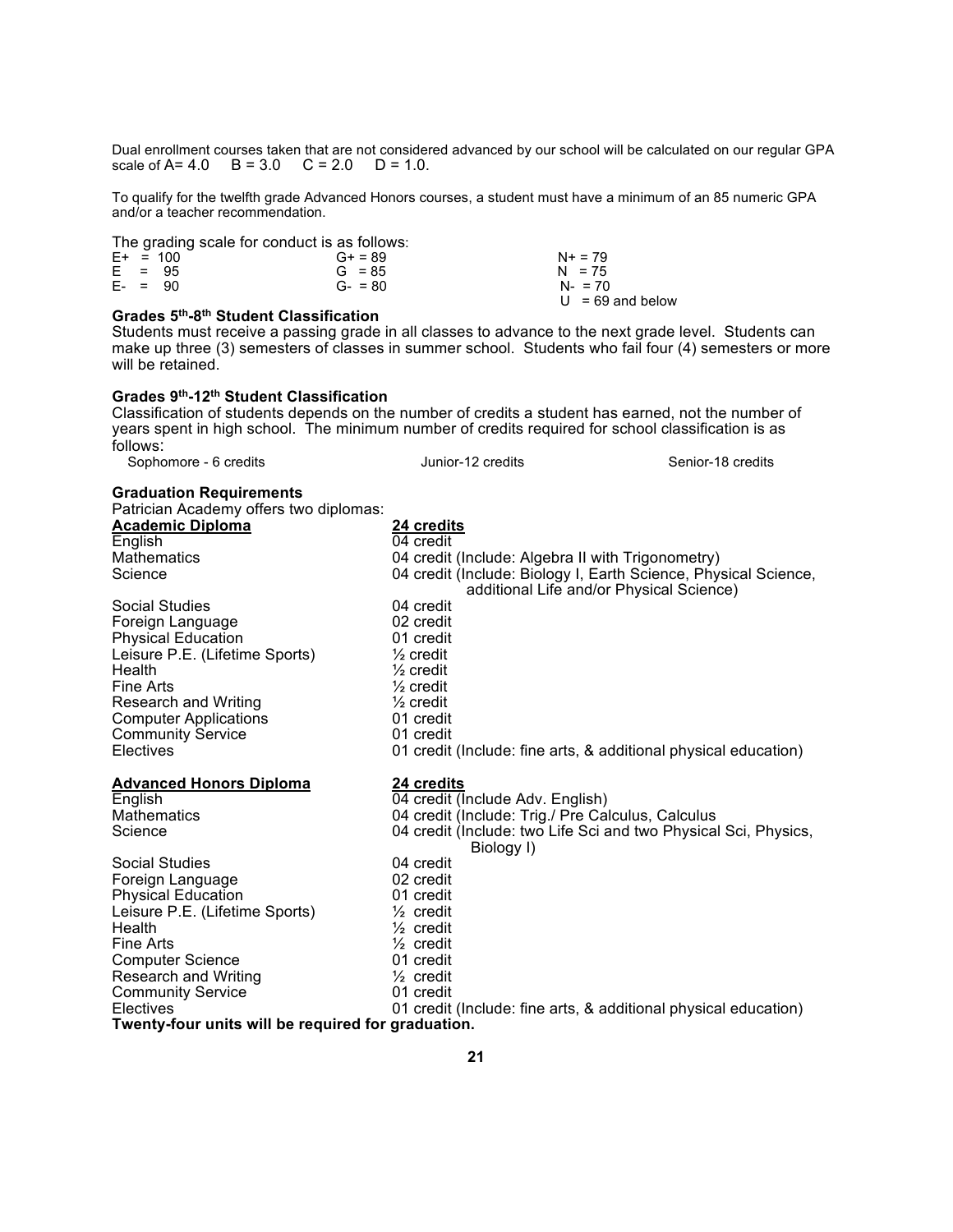#### **Community Service**

Hours worked to qualify as service hours toward the Community Service credit should be associated with Patrician Academy, a government entity, a nonprofit group, churches, or religious organization. If there is a question about work qualifying as service hours see the Counselor or Headmaster. It is highly recommended that a student have completed at least 50 hours of credit by their junior year.

#### **Valedictorian/Salutatorian**

To ensure that grade point averages and courses taken are equitable, the valedictorian and salutatorian must be in attendance at Patrician Academy for the entirety of their ninth through twelfth grade years. Candidates must not have received a substantiated and documented case of cheating on their records from ninth through twelfth grade. The cut off for highest academic average is at the completion of the third nine weeks. The candidates for valedictorian and salutatorian of each year's graduating class must have completed all senior honor or advanced classes offered. The rank will be computed using the weighted GPA. In case of a tie, numerical averages will be used to determine the valedictorian and salutatorian.

#### **Graduation Marshals**

To ensure grade point averages and courses taken are equitable, the graduation marshals must be in attendance at Patrician Academy for the entirety of their ninth through eleventh grade years. Candidates must not have received a substantiated or documented case of cheating on their records from ninth through eleventh grade. The cut off for the highest academic average will be the completion of the third nine weeks. The candidates for graduation marshals will be taken from each year's junior class and must have taken the most advanced level classes offered. The rank will be computed using the GPA. In case of a tie, numerical averages will be used to determine graduation marshals.

#### **Schedule of High School Classes**

The master schedule for the students is set up according to student need and demand as indicated by spring registration. The students will be given a schedule when they return to school in the fall. Changes in schedules for legitimate reasons, with parental permission, must be made by the drop/add deadline stated on the school calendar.

Students in grades 9-11 must take six academic classes and either physical education or band unless psychometric testing indicates otherwise. Seniors must take one of each of the four core, English, mathematics, history, science, and speech/computer. Only seniors can be a teacher=s aide and only one period per day.

#### **Progress Reports**

A progress report will be given to students the fourth week of the nine-week grading period. Additional progress reports will be issued at the request of the parent or guardian. A deficiency report will be sent to parents of students in grades 5-12 with a D or F average. Faculty will keep a file of each students work. Final report grades will be mailed.

#### **Report Cards**

All students/parents will receive report cards via email following the end of each nine-week grading period for examination. Parents may be asked to sign the cards and return them to the school.

The headmaster and SGA officers will provide incentives/rewards for students making the A honor roll and the A/B honor roll.

Report cards will not be issued until all fees and fines have been paid. Replacement of lost report cards will cost \$10.00.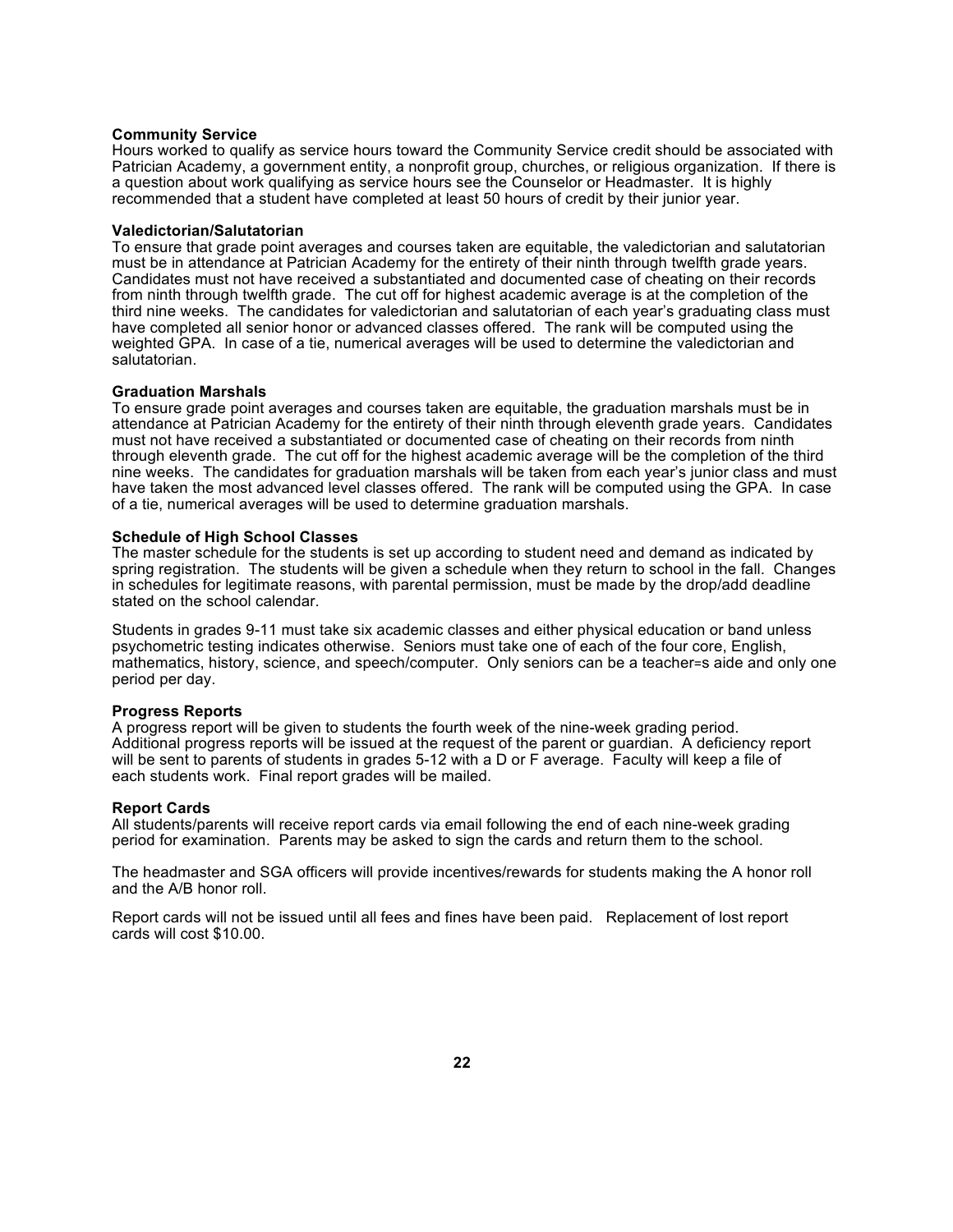#### **Athletic Eligibility Requirements**

#### **Academic Requirements**

A student's athletic eligibility is based on the following semester, rather than yearly, requirements.

- Seventh graders must have passed the sixth grade.
- Eighth graders must have passed the seventh grade.
- Ninth graders must have passed the eighth grade.
- Upon entering the ninth grade, a student athlete has eight consecutive semesters of eligibility.
- Tenth through twelfth graders must pass six new Carnegie units during the previous academic year to be eligible for the first semester. NOTE: A minimum of four core curriculum credits must be included in this requirement. Core curricular subjects include English, history, math and science.

Ninth through twelfth grade students may earn and/or retain second semester eligibility by passing 3 new Carnegie units during the first semester of the year, of which 1.5 units must be core curriculum.

NOTE: A new unit or subject is one that has not been previously passed and is approved as a graduation unit by the school. A minimum of one core curricular credit must be included in this requirement.

A student-athlete repeating any grade will be ineligible regardless of the reason for repeating the grade.

Girls must be enrolled in Patrician Academy before competing for cheerleader.

#### **Age Restrictions**

Junior high participants who reach the age of 16 prior to September 1 are ineligible for junior high sports the entire year. Senior high participants who reach the age of 19 prior to September are ineligible for senior high sports the entire year.

#### **CLUBS**

#### **National Honor Society**

Membership in the National Honor Society is a national honor bestowed upon students based on academic achievement, leadership, service and character. Selection in NHS is a privilege, not a right. Students do not apply for membership nor is membership automatically conveyed when a student achieves a 90 academic average. A student must be selected by the faculty council and then be inducted in a special ceremony. All criteria are carefully considered in the selection process. The bylaws of Patrician Academy conform to the national guidelines. Dues must be paid by assigned date in order to retain membership.

#### **Service**

Service is generally considered to be those actions undertaken by the student which are done with or on behalf of others without any direct financial or material compensation to the individual performing the service. Contributions made to the school, classmates or community, as well as the student's attitude toward service, can be reviewed. The student who serves:

- Volunteers and provides dependable assistance, is gladly available and is willing to sacrifice to offer assistance.
- Works well with others and is willing to take on difficult or inconspicuous responsibilities.
- Cheerfully and enthusiastically renders any requested service to the school.
- Willingly represents the class or school in inter-class and inter-scholastic competition.
- Does committee and staff work without complaint.
- Participates in some activities outside of school, in church or volunteer service.
- Mentors persons in the community or students at other schools.
- Shows courtesy by assisting visitors, teachers and students.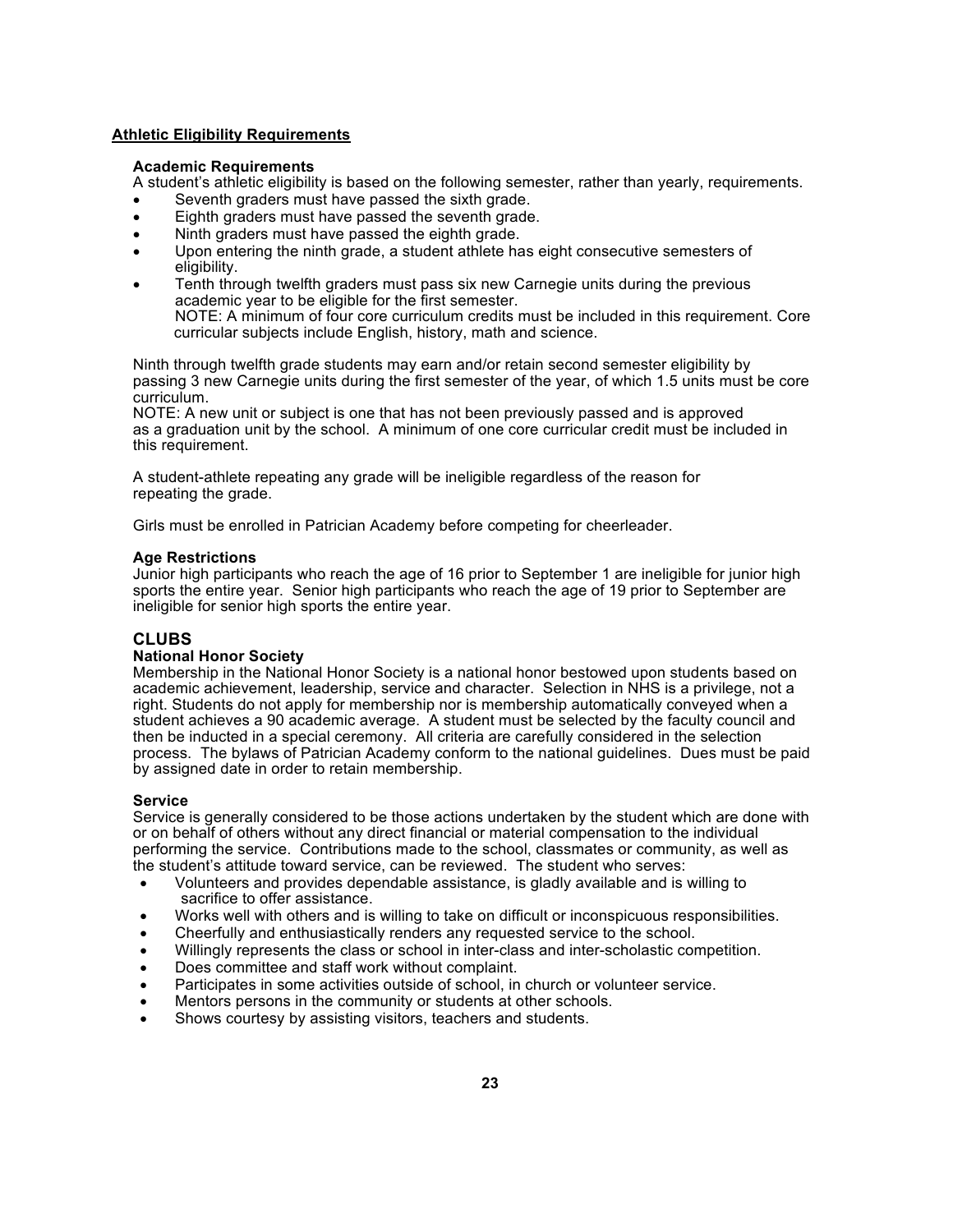#### **Character**

A person of character demonstrates the following six qualities: respect, responsibility, trustworthiness, fairness, caring and citizenship.

The student of character:

- Takes criticism willingly and accepts recommendations graciously.
- Consistently exemplifies desirable qualities of behavior (cheerfulness, friendliness, poise, and stability).
- Upholds principles of mortality and ethics.
- Upholds the PA Honor Code: Does not lie, cheat or steal, nor tolerate any who do.
- Is cooperative by complying with school regulations.
- Demonstrates the highest standards of honesty and reliability.
- Regularly shows courtesy, concern and respect for others.
- Observes instructions and rules, is punctual and faithful both inside and outside the classroom.
- Has power of concentration, self-discipline, and sustained attention as evidenced by perseverance and application to studies.
- Manifests truthfulness in acknowledging obedience to rules, avoiding cheating in work, and showing unwillingness to profit by the mistakes of others.
- Actively helps rid the school of bad influences or environment.

#### **The Faculty Council**

 The faculty council shall consist of five voting faculty members appointed by the headmaster. If the headmaster or members of the faculty council are involved in the complaint they will be recused, and the headmaster will appoint another faulty member to serve for said complaint.

#### **Selection of Members**

After the scholarship criteria has been determined, eligible candidates will be asked to fill out *Student Activity Forms* to determine the degree to which a student candidate meets the selection. *Student Activity Forms* will be used to supplement information used by the faculty council in the selection process. The selection of each member shall be by a majority vote of the council.

#### **National Junior Honor Society**

Students in grades 7-9 are eligible for membership in the National Junior Honor Society. A GPA of 90 is required for scholarship beginning with the first semester of the seventh grade. All other criteria for membership are consistent with those of the National Honor Society as listed above.

#### **National Beta Club (Junior and Senior)**

The Beta Club is a national non-secret, achievement/service organization for grades 7-12 honor students. The objectives of the Beta Club are to encourage effort, promote character, stimulate achievement and encourage and assist students to continue their education after high school. A student must maintain a cumulative 85 academic average. A student must be selected by the faculty council and then be inducted in a special ceremony to be an active member of the chapter. Dues must be paid by assigned date in order to retain membership. Bylaws are available upon request.

#### **Discipline and Dismissal of Members of the Honor Society and Beta Club**

If a student is caught cheating or plagiarizing, he/she will be dismissed. It is the responsibility of the chapter advisor to periodically review the standing of members for compliance with Honor Society and Beta standards. When a member falls below the standards, the advisor should inform the errant member in writing of the nature of the violation, the time period given for improvement and the warning of the possible consequences of non-improvement. A member does not have to be warned for flagrant violation of school rules or civil laws.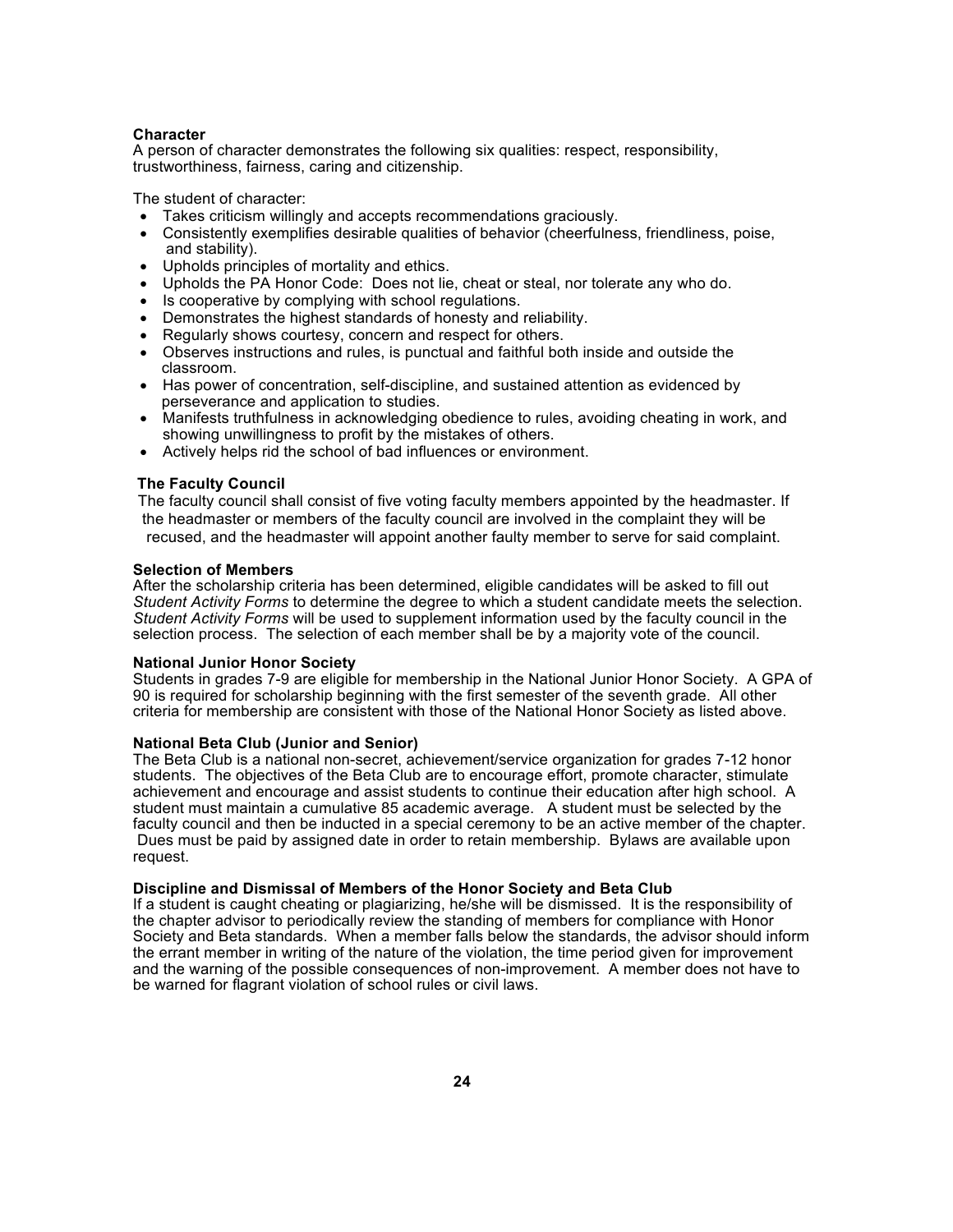Students who participate in other conduct which will result in any conduct grade below an E- will result in probation for a nine week period, and if the conduct grade is not raised back to E- or above the student will be dismissed. A conduct grade of U will result in automatic dismissal. Other questionable conduct problems will be referred to the faculty council for further review.

A chapter member shall have the right to be notified in writing of the offenses and to a hearing before the faculty council. A majority vote of the faculty council is required for dismissal. (*The NHS bylaws are available upon request. All regulations regarding students in the handbook are applicable.)*

#### **Student Government Association**

The Student Government Association serves as an advisory agent in identifying student needs and problems. All plans and projects are subject to the approval of the headmaster, faculty and school board.

The members of the Student Government Association shall consist of Student Body President (senior class); Student Body Vice-President (junior class); Student Body  $2^{nd}$  Vice-President (grades 9-10); Class Presidents (grades 7-12); Representatives (grades 7-12); and Student Body Officers, Secretary (grades 9-10), Treasurer (grades 9-10), Reporter (grades 9-12), Chaplain (grades 9-12), and Parliamentarian (grades 9-12).

Officers and members must attend workdays and regularly scheduled and called meetings. Absences must be excused by the sponsor. An unexcused absence from an assigned workday or three unexcused absences from regularly-scheduled and called meetings could result in removal. Bylaws are filed in the office and are available upon request.

#### **SCHOOL PRODUCTIONS**

School productions are designed to be an extension of the classroom. They also give students experience in music and the arts. Students are given a grade for participation and for knowledge gained from the productions. Students must request special permission to be excused from performances and will be required to complete a report pertaining to material covered in the performance. Requests must be made one month prior to production date so that students are not given a leading role. The productions are also performed for PTA programs. Dates for performances will be announced well in advance. (Grades 1-4 required Christmas musical and grades 5-8 voluntary Grandparents Day program.)

#### **FINANCIAL POLICIES FOR THE FISCAL YEAR OF AUGUST 1, 2021-JULY 31, 2022**

The Executive Board of Directors only is empowered to approve registration applications and enter into a financial agreement with a parent/guardian/family. Registration forms serve as a contractual agreement between the enrolling parent/guardian/family and Patrician Academy; therefore, all school policies, financial or otherwise, are binding. Circumstances such as financial hardship or withdrawal from enrollment due to an employment transfer or other extraordinary situation should be addressed to the Headmaster and then added to the agenda of the next Executive Board meeting in order for the subject parent/guardian/family to present any such circumstance to the Executive Board for their determination.

The term parent or guardian or family is referring to the natural parent(s), legal guardian(s) or other such person(s), whether the singular or plural, who is legally responsible and financially obligated for the child(ren) being enrolled.

#### **Registration**

Registration begins in March of each year for the upcoming school year. The following fee is due and payable upon submission of registration forms: \$150.00 Non-refundable registration fee per family

**NOTE: A \$100.00 late registration fee will be assessed to a family who is currently enrolled at Patrician and submits registration after APRIL 15.**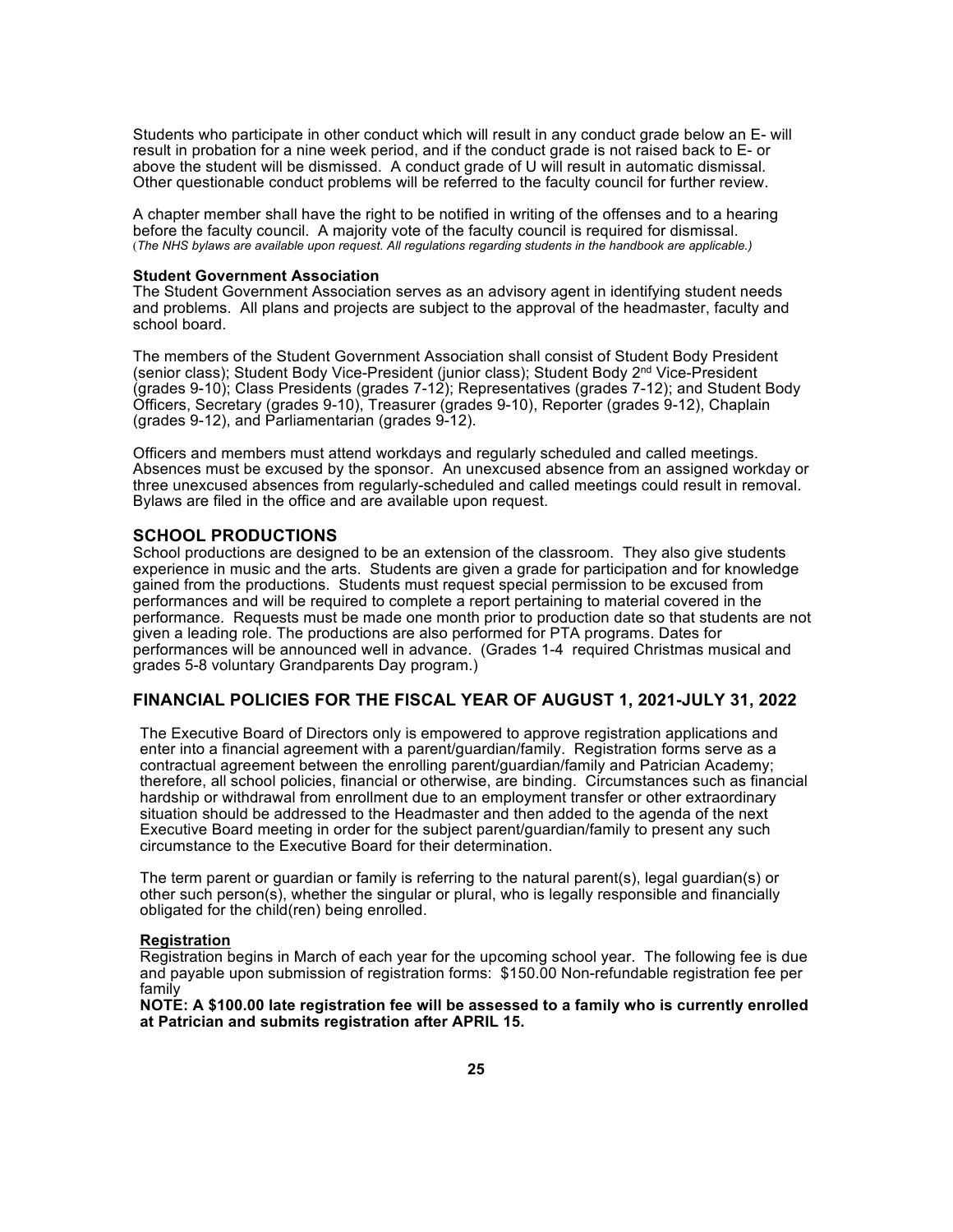No registration will be accepted unless properly executed by a parent or legal guardian as being financially responsible for the entire school year tuition and fees. No registration will be considered accepted and authorized until approved by the Executive Board.

Families currently enrolled at Patrician Academy will be given first consideration for enrollment acceptance for the upcoming school year. Enrollment applications will be accepted for so long as student vacancies are available. Early enrollment is encouraged to aid in planning the best possible program for the upcoming school year. No student in grades K/4-12 will be allowed to try out for any auxiliary group, practice for any sport or participate in the band unless he/she has been registered for school.

#### **Tuition**

Tuition is based on a twelve (12) month school year commencing August 1 and ending July 31 of each year. Grades K/4-12 are included in the regular school tuition schedule. Tuition payment is due and payable in advance with the following payment options being offered:

**Annual Payment -** The total annual tuition rate must be paid in full on or before August 1 of the upcoming school year.

**Monthly Payment** - The monthly tuition rate will be charged to applicable family accounts on the 25<sup>th</sup> of each month in advance and will be due and payable on or before the first day of each month and considered delinquent on the third day of each month. (Example - July 25 billing for August 1 tuition - payment due August 1 and delinquent August 3). Post-dated checks (dated June 1 and July 1) must be provided to the bookkeeper on or before the last school day of each year for the summer months of June and July for tuition and any other monthly billing fee such as \$50.00 maintenance fee.

A **late fee of \$30.00** will be assessed and strictly enforced for any tuition that becomes delinquent.

The maintenance, technology, student insurance, yearbook, and book fees will be included in your twelve monthly tuition payments.

Fees not included in the monthly tuition payments and due and payable with the first tuition (August 1) payment are as follows:

| \$30.00  | Drug testing fee for grades 7-12                                    |
|----------|---------------------------------------------------------------------|
| \$30.00  | Science lab fee per child grades 5-12                               |
| \$150.00 | Band fee/uniform fee per child                                      |
| \$15.00  | <b>PSAT</b>                                                         |
|          | Sports activity fee (per sport) Pee wee \$25 - JV/V\$50             |
|          | Maximum \$100 per family                                            |
|          | Other fees that may be assessed: \$30.00 Returned item fee per item |

#### **Returned Item Policy**

A Returned Item Fee of \$30.00 will be charged for each item that is submitted for payment and returned by a bank or other like institution (with the exception of a bank/institution error.) Returned items that are re-deposited into the school account will incur a returned item fee being charged to the family account. Returned items that are not available for redeposit and are not satisfied by the parent/guardian/family within ten days from the date received by the school will be charged to the family account including the returned item fee, and the family account will be considered delinquent. An account that has had three (3) returned items within a school calendar year will be cause for the account to be handled on a cash-equivalent basis for the remainder of the school calendar year and will be subject to the Executive Board's review.

#### **Graduation Requirements**

No student will be allowed to take part in any graduation exercises (including receipt of a diploma and/or transcript release) until all tuition and fees are current.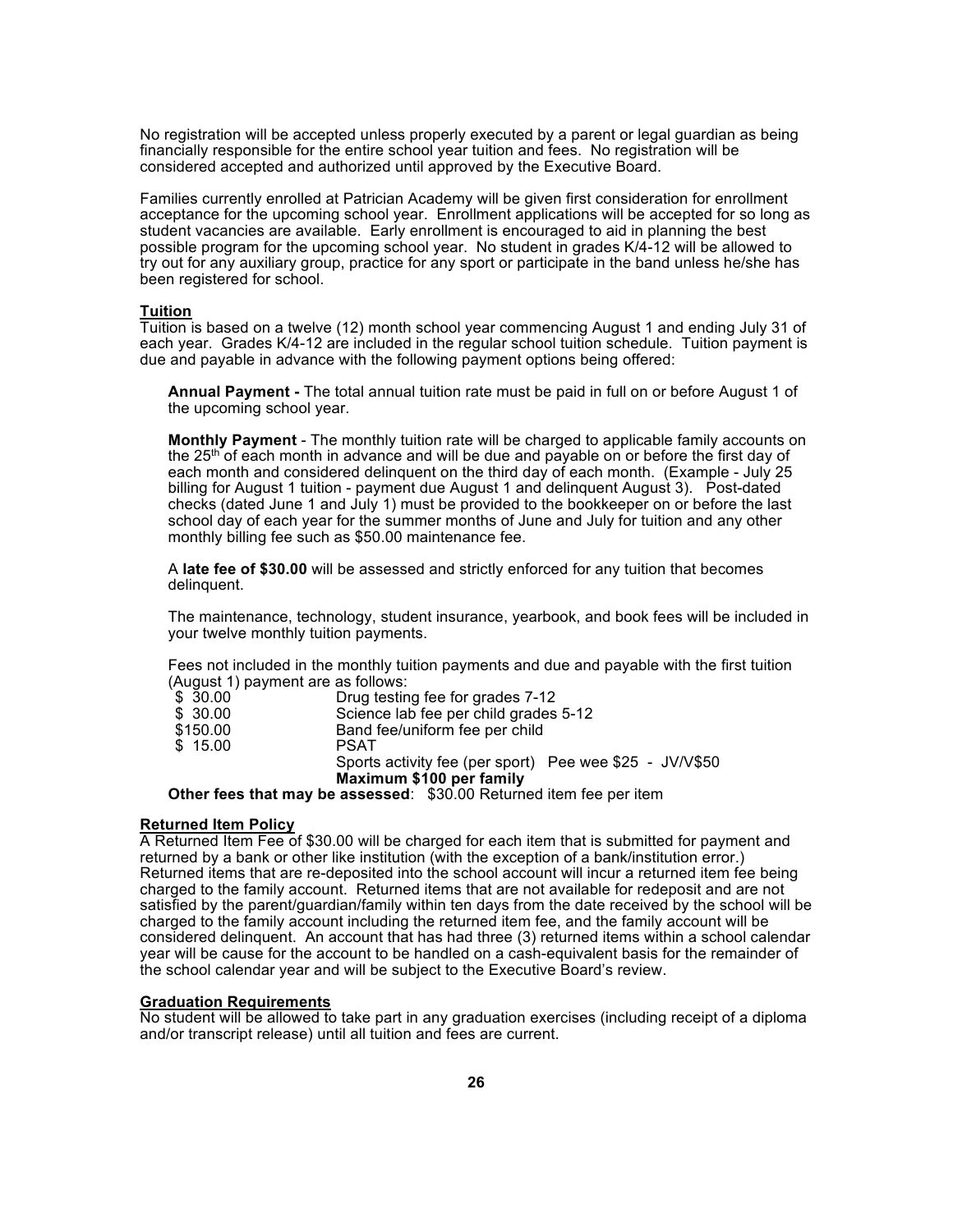Senior students ( $12<sup>th</sup>$  grade) are required to pay all tuition and all applicable fees in full for the complete school year (including June and July) on or before May 1 of the current school year. When a family account is paid monthly and has two or more students, the senior tuition for the months of June and July will be assessed at the one child family rate. In this event, the family has the option to pay the remaining annual obligation by May 1 or pay the adjusted monthly tuition difference between the monthly family tuition rate and the one child monthly tuition (senior's tuition) for June and July accordingly. The monthly maintenance/general support fees are not required to be paid in advance for families with more than one student. No senior student will be allowed to take part in any graduation exercises (including receipt of a diploma and/or transcript release) until all tuition and fees have been paid in full.

#### **Delinquent Account Restrictions**

In the event that a family account is determined to be delinquent, the student(s) for that account will not be issued a report card, be allowed to begin a new school year or, in the case of transfer, have a transcript released until such time that the account is satisfied in full. Tuition that is not paid within **30 days** after the delinquent date will result in the student being ineligible from participating in any sports or other extra-curricular activities.

**All accounts must be paid in full before your child/children can return at the start of the new school year (August 1) and/or the second semester (January 1). When a family becomes two months behind in tuition payments, a termination notice will be issued at the end of the second month and your child/children will not be allowed to attend Patrician until tuition is paid. You have the right to appeal to the board for extraordinary circumstances. (When you enroll your child, you are obligated to pay the full school year tuition.) After going through this process three times, your child/children will not be allowed to return to Patrician Academy and any unpaid balance will be taken to court for collection.**

#### **Accounts and Extra-Curricular Activities**

All accounts must be paid in full before students can participate or try out for an upcoming extracurricular activity.

NOTICE OF NONDISCRIMINATORY POLICY AS TO STUDENTS—Patrician Academy admits students of any race, color, national and ethnic origin to all the rights, privileges, programs, and activities generally accorded or made available to students at the school. It does not discriminate on the basis of race, color national and ethnic origin in administration of its educational policies, admissions policies, scholarship and loan programs, and athletic and other school-administered programs.